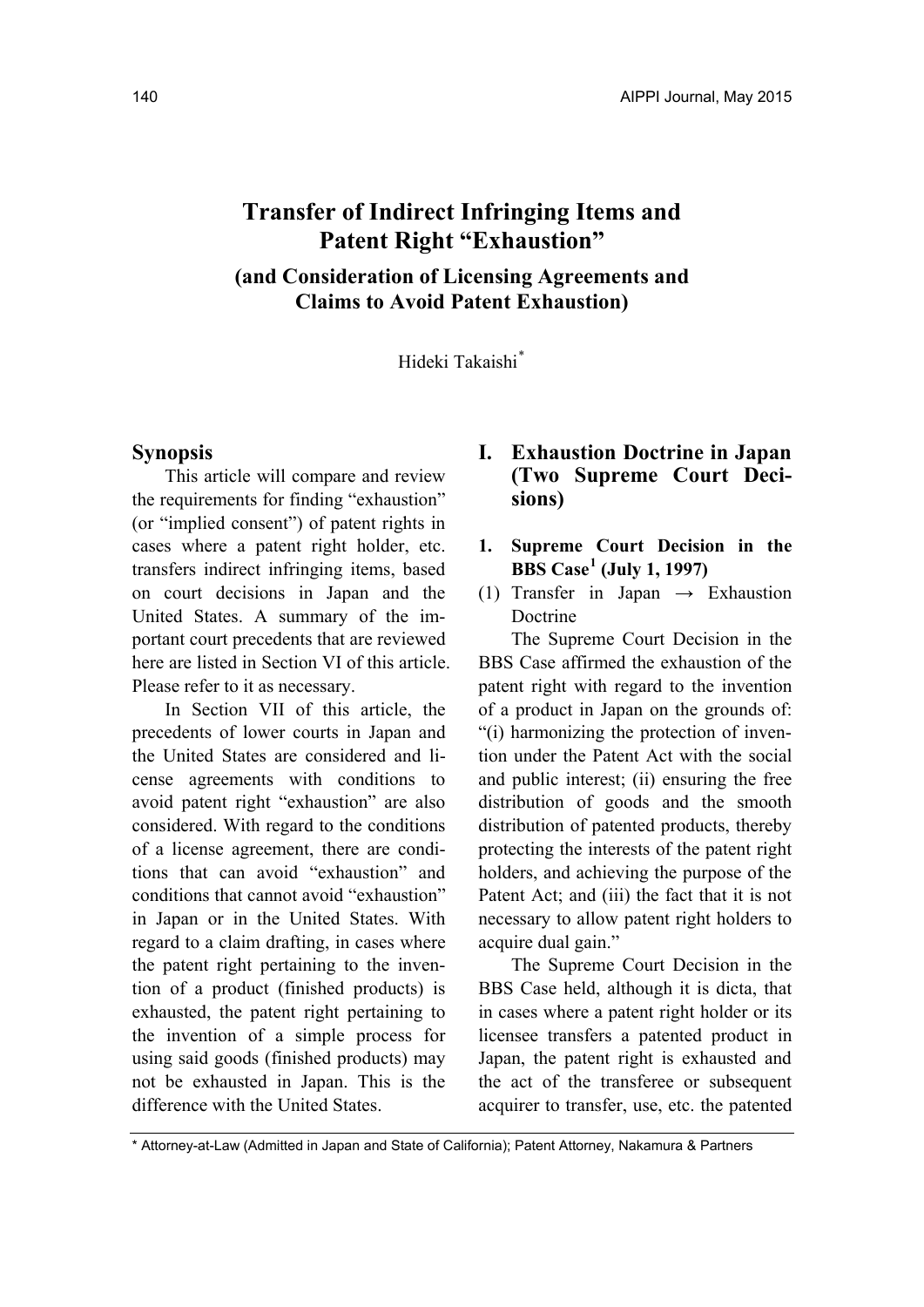product as business shall not infringe the patent right.

(2) Transfer in Japan – Denying exhaustion of the patent right internationally  $\rightarrow$  Doctrine of Implied Delegation of the Right

The Supreme Court Decision in the BBS Case indicated that "In cases where a patent right holder transfers a patented product outside Japan… and the patent right holder holds the corresponding patent right in the country where the patented product is transferred,… even if the patent right holder enforces the right based on the patent right of the product pertaining to the corresponding patent right in Japan, this act cannot directly mean that the patent right holder acquired dual gain, based on the fact that the patent right held in Japan and the corresponding patent right are different rights." Then the Supreme Court held that "[i]n cases where a patent right holder in Japan or a person equivalent thereto transfers a patented product outside Japan, the patent right holder is not allowed to enforce the patent right with respect to the product in Japan against the transferee except in cases where it is agreed with the transferee that Japan is excluded from the destination to which the product is sold or the area where the product is used, and against a third person or the subsequent acquirer who receives the patented product from the transferee excluding cases where the aforementioned agreement is made with the transferee and to that effect is indicated clearly on the patented product."

The Supreme Court Decision in the BBS Case set forth the grounds thereof as follows: "If a patent right holder transfers a patented product without imposing

conditions to retain the property right, it should be construed that the patent right holder granted the right to dominate the product implicitly to the transferee and subsequent acquirer without restriction of the patent right held by the transferor in Japan." and others.

As mentioned above, the Supreme Court Decision in the BBS Case adopted the theoretical construction of "implied delegation of the right" in cases of transfer by the patent right holder, etc. outside Japan, which is different from the "exhaustion" of the patent right in cases of transfer in Japan.

Therefore, if a patent right holder agrees with the transferee to exclude Japan from the destinations to which the product is sold or the area where the product is used and retains the property right, the "implied delegation of the right" is denied. The difference between the "exhaustion" and "implied delegation of the right" as indicated by the Supreme Court Decision in the BBS Case has substantive meaning in the sense that the patent right holder can enforce the patent right against the transferee and subsequent acquirer.

(3) The Supreme Court Decision in the BBS Case is a decision for cases where the patent right holder, etc. transfers "direct infringing items."

On the other hand, whether the doctrine of exhaustion and the implied delegation of the right are also applied in cases where the patent right holder, etc. transfers the indirect infringing items in or outside Japan is a different matter.

In this regard, the Intellectual Property High Court Grand Panel Decision, 2013 (Ne) 10043 (hereinafter referred to as the "Grand Panel Decision in the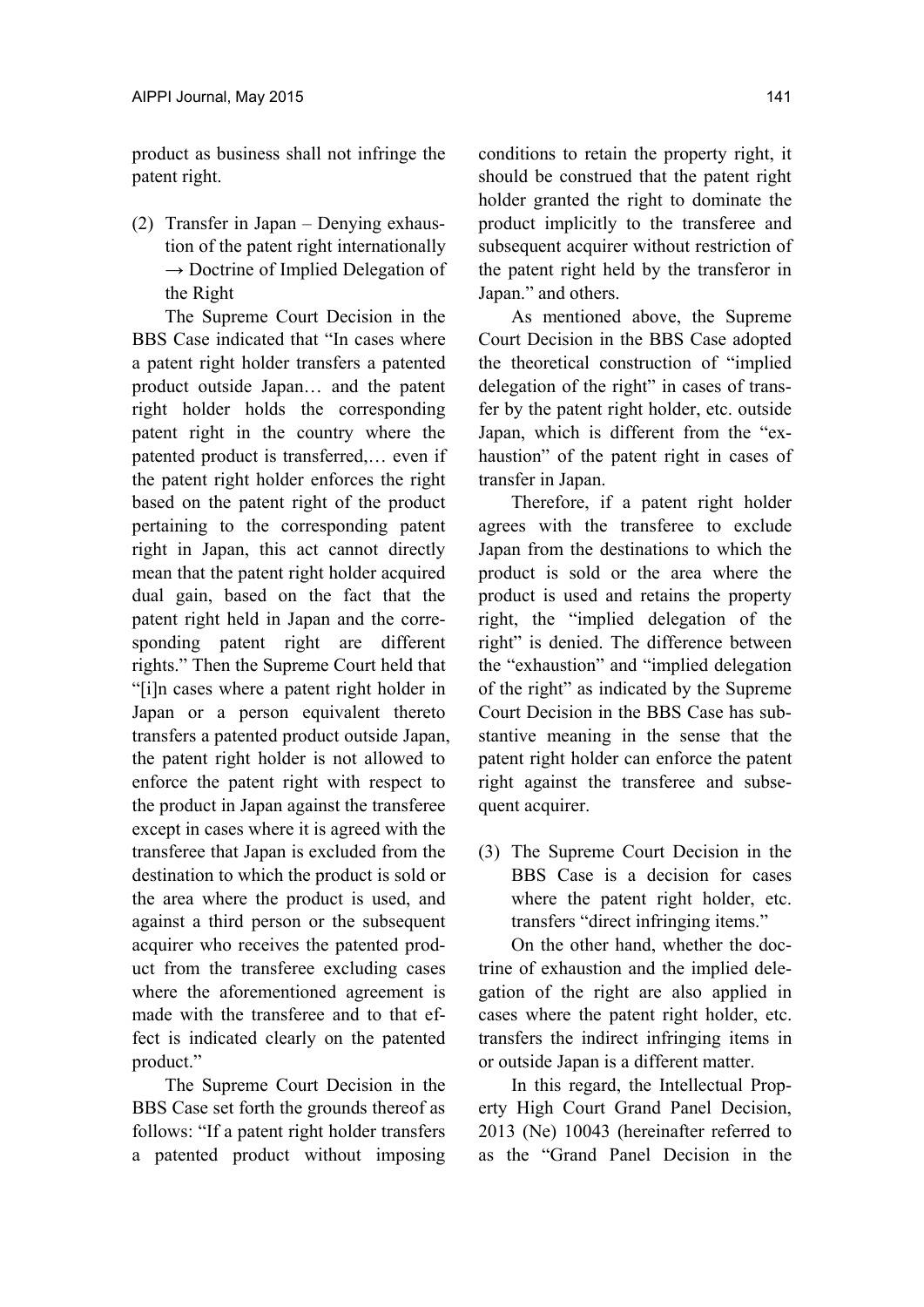iPhone Case") heard a case where the patent right holder, etc. pertaining to an invention of a product transfers "indirect infringing items" in or outside Japan.

On the other hand, the Intellectual Property High Court Grand Panel Decision, 2005 (Ne) 10021 (hereinafter referred to as the "Grand Panel Decision in the Ink Tank Case") heard a case where the patent right holder, etc. pertaining to the invention of a process transfers "indirect infringing items" in or outside Japan. The part of the decision of the Grand Panel Decision in the Ink Tank Case related to exhaustion of the patent right pertaining to the invention of a product was reversed by a Supreme Court Decision (2006 (Ju) 826); however, its meaning as a rule of law has not been overturned since the part of the decision related to the invention of a process has not been reviewed by an appeals hearing.

These two decisions of the Grand Panel of the Intellectual Property Court will be reviewed in detail in Sections III and IV below.

### **2. The Supreme Court Decision on the Ink Tank Case<sup>2</sup> (November 8, 2007)**

(1) The case of the Supreme Court Decision in the BBS Case was a typical one where a patented product transferred by the patent right holder, etc. was directly transferred to a third party.

Conversely, in cases where a patented product is transferred by the patent right holder, etc., then processed or exchanged for its parts, and then transferred again, there is an issue as to whether the act of the transferee, etc. to transfer, or use, etc. the patented product as a business also infringes the patent right, due to the exhaustion or implied

delegation of the right.

The Supreme Court Decision in the Ink Tank Case is a case where a third party who collected patented products (ink tanks) transferred by a patent right holder that were used by consumers and from which ink was consumed, re-filled with ink and sold them again. It is a case where it was disputed whether said act of selling infringed the patent right by exhaustion or implied delegation of the right.

Said Supreme Court Decision quoted the Supreme Court Decision in the BBS Case and held that "The subject for which the enforcement of the patent right is restricted by the exhaustion of the patent right is limited to the patented product itself that the patent right holder, etc. transferred in Japan. If it is found, with regard to a patented product that is transferred by the patent right holder, etc. in Japan, that a patented product which has no identity with the original patented product, is newly manufactured by processing or replacing parts of said patented product, the patent right holder is allowed to enforce the patent right for the newly manufactured patented product."

In this way, the Supreme Court Decision in the Ink Tank Case showed that in cases where it is found that "a patented product without the identity of the original patented product is newly manufactured, it is not considered as a case of exhaustion of the patent right or implied delegation of the right and the patent right is allowed to be enforced.

The Supreme Court Decision in the Ink Tank Case held as follows after the aforementioned decision: "Whether the case corresponds to a new manufacturing of the patented product should be judged comprehensively in consideration of the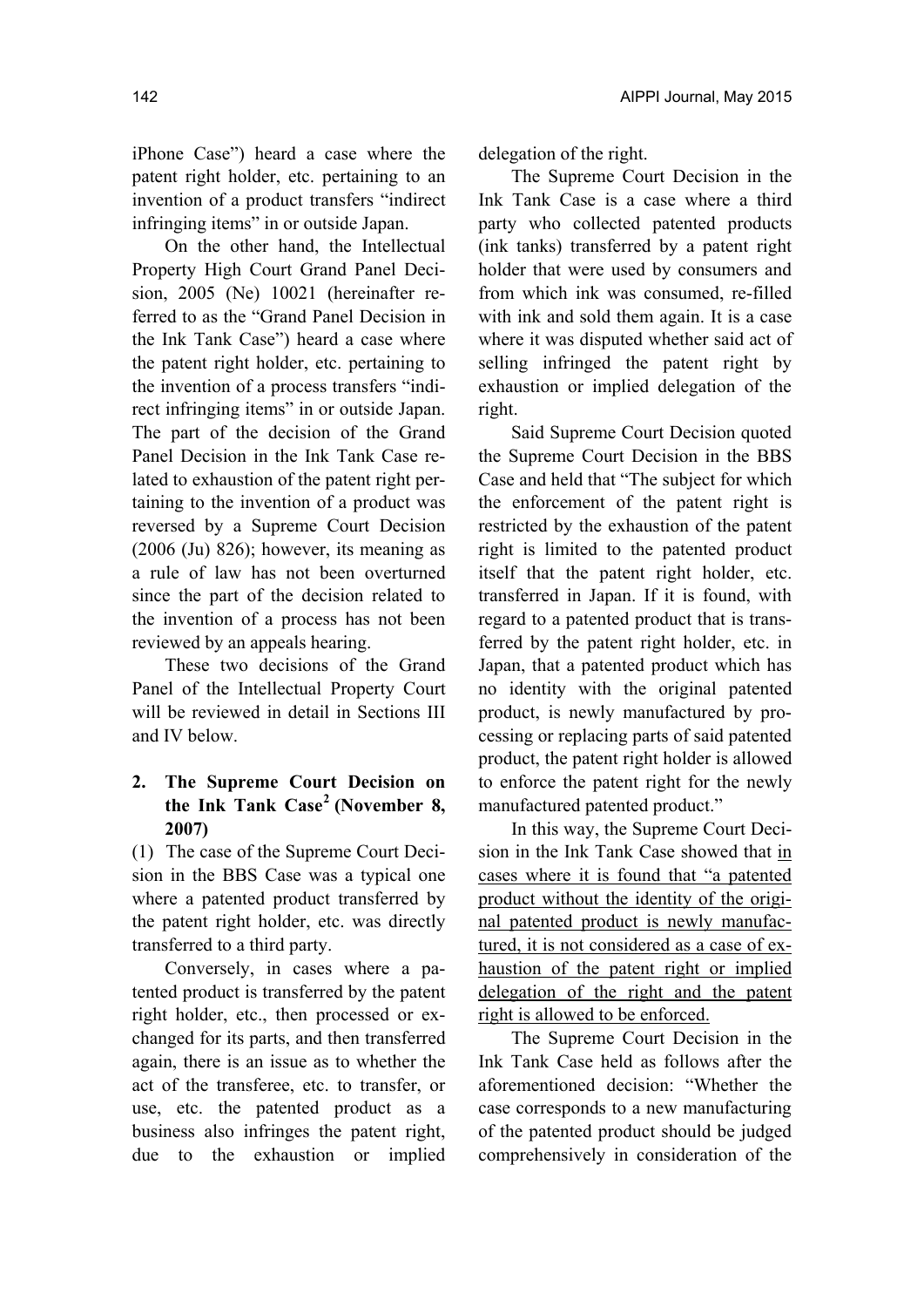properties of the patented product, the content of the patented invention, conditions of the processing and replacement of parts, actual conditions of the transaction, etc. The function, structure, materials, purpose of use, life, and use conditions of the product shall be considered as the property of the patented product; and the conditions of the patented product when it is processed, content and degree of the processing, life of replaced parts and materials, technical function and economical value of the parts and materials in question in the patented product shall be considered as the conditions of processing and replacement of parts and materials<sup>"</sup>

(2) Now, I would like to mention briefly the treatment of exhaustion by court precedents in the United States in cases where, with regard to a patented product transferred by the patent right holder, etc., a product manufactured by processing or replacing parts of said patented product is transferred, etc.

In the case where Bowman, who acquired a license to crop seeds purchased from Monsanto for only one season, planted the harvested seeds for the next season, the U.S. Supreme Court Decision on Bowman v. Monsanto Co. et al on May 13,  $2013<sup>3</sup>$  allowed the enforcement of the patent right on the following grounds: cited "the authorized sale of a patented article gives the purchaser, or any subsequent owner, a right to use or resell that article. Such a sale, however does not allow the purchaser to make new copies of the patented invention..

Consequently, to the extent that the doctrine of exhaustion does not extend to newly manufacturing a patented product which has no identity with the (transferred or licensed) patented products, there is no discrepancy between court holdings in Japan and the United States.

- **II. Indirect Infringement under the Japanese Patent Act (Article 101 of the Japanese Patent Act)**
- **1. "Invention" includes "invention of a product," "invention of a process," and "invention of a process for producing a product" (Article 2 (1) (iii) of the Patent Act).**

"Indirect infringement" is stipulated in Article 101 of the Patent Act and roughly categorized into "invention of a product" and "invention of a process" (including invention of a process for manufacturing a product). Each of them is divided into provisions for "exclusive requirements" and "indispensable requirements" respectively.

- **2. The following acts are stipulated as indirect infringement by Article 101 of the Patent Act.**
- (1) Indirect infringement of the patent right pertaining to "invention of a product"
- (i) "Exclusive" requirements

"where a patent has been granted for an invention of a product, acts of producing, assigning, etc., importing or offering for assignment, etc. any product to be used exclusively for the producing of said product as a business" (Article 101 (i))

(ii) "Indispensable" requirements

"where a patent has been granted for an invention of a product, acts of producing, assigning, etc., importing or offering for assignment, etc. any product (excluding those widely distributed within Japan) to be used for the producing of said prod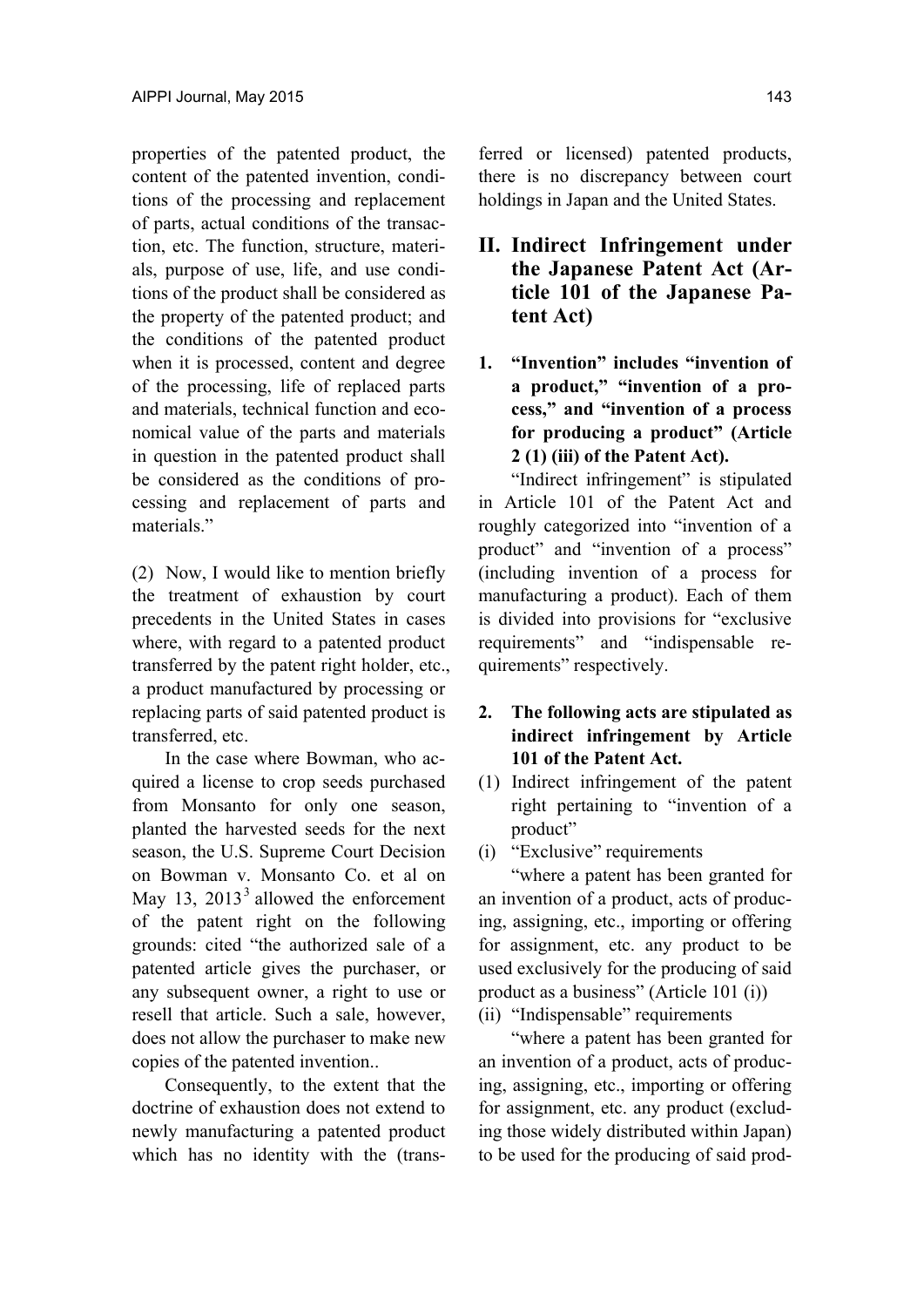uct and indispensable for the resolution of the problem by said invention as a business, knowing that said invention is a patented invention and said product is used for the working of the invention" (Article 101 (ii))

- (2) Indirect infringing of patent right pertaining to "invention of a process"
- (i) "Exclusive" requirements

"where a patent has been granted for an invention of a process, acts of producing, assigning, etc., importing or offering for assignment, etc. any product to be used exclusively for the use of said process as a business" (Article 101, (iv))

(ii) "Indispensable" requirements

"where a patent has been granted for an invention of a process, acts of producing, assigning, etc., importing or offering for assignment, etc. any product (excluding those widely distributed within Japan) to be used for the use of said process and indispensable for the resolution of the problem by said invention, knowing that said invention is a patented invention and said product is used for the working of the invention as a business" (Article 101, (v))

**3. In cases where a patent right holder, etc. transfers an "indirect infringing item (an item for which the transfer, etc. causes an indirect infringing of a patent right pertaining to the invention of a product or invention of a process)," an issue arises as to whether the patent right pertaining to the invention of a product can be enforced over the transfer, etc. of direct infringing items that are manufactured by using said indirect infringing items or whether the** 

**patent right pertaining to the invention of a process can be enforced over the act of the transferee to use said indirect infringing items.** 

The "exclusive" requirement (Article 101, (i) and (iv) of the Patent Act) is construed as "said product has no other economical, commercial, or practical use."<sup>4</sup>

The "indispensable" requirement (Article 101, (ii) and (v) of the Patent Act) is construed as "parts and materials that directly bring about a unique composition characterizing the distinctive technical means which is newly disclosed by the invention as a process in order to resolve a problem of the previous technology." <sup>5</sup>

Other interpretations of the requirements are omitted because they will depart from the theme of this article.

**III. Exhaustion of Patent Right pertaining to Invention of a Product by Transfer of Indirect Infringing Items (Intellectual Property High Court Grand Panel Decision in the iPhone Case)** 

#### **1. Introduction**

The Intellectual Property High Court Grand Panel Decision in the iPhone Case<sup>6</sup> (May 16, 2014) covers a broad range of issues. In particular, there is a focus on the FRAND defense and the theory of damages. Although it is dicta, the decision is also important in the respect that it shows a general rule for exhaustion of a patent right pertaining to the invention of a product by transfer of indirect infringing items by the patent right holder.

The issues covered by the Intellectual Property High Court Grand Panel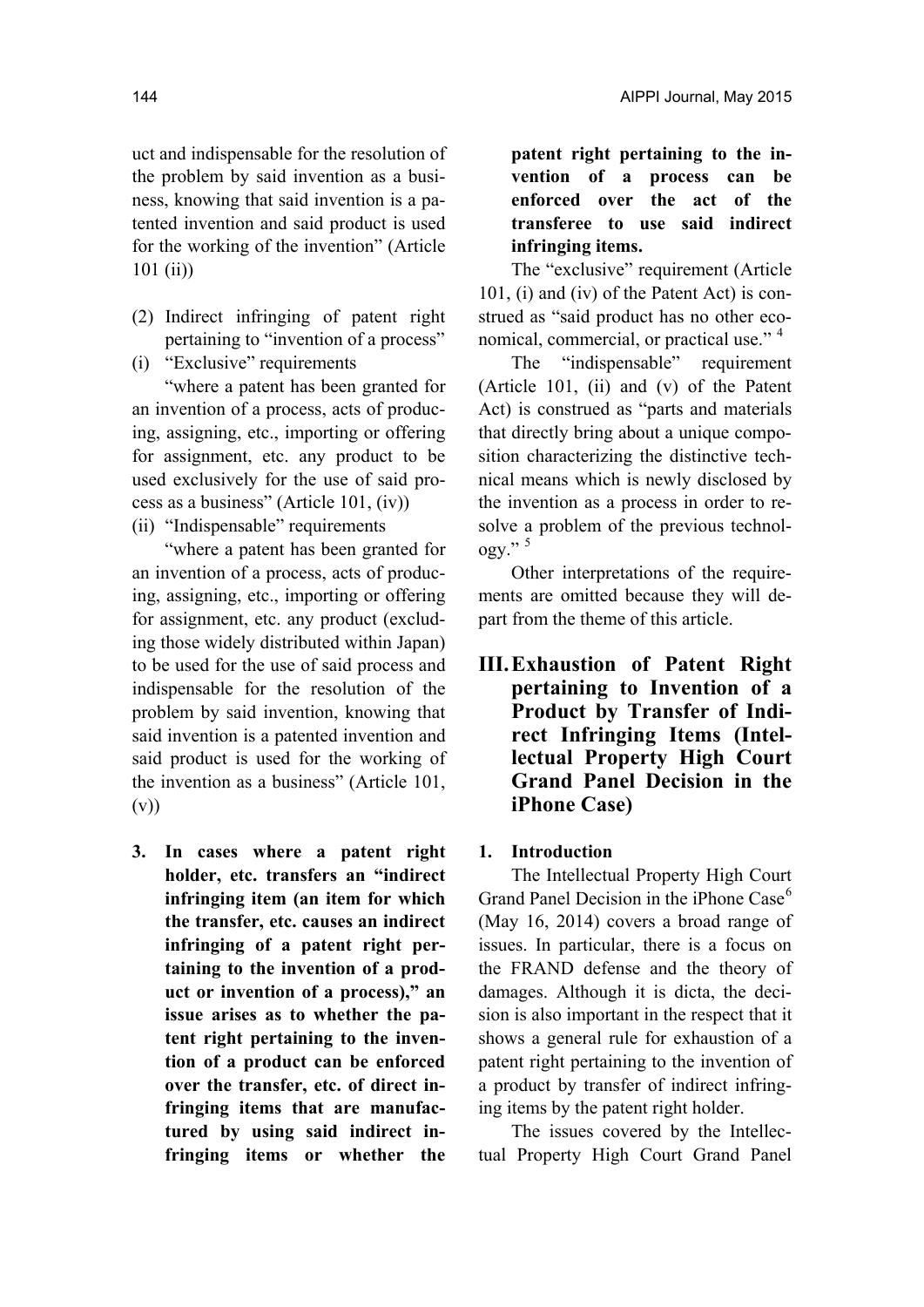Decision in the iPhone Case are the following, (i) through (vii). In this article, only the decision related to the issue (iv) is reviewed.

The Intellectual Property High Court Grand Panel Decision in the iPhone Case indicated that issue (i) related to the invention of a product and issue (ii) related to the invention of a process "are in a selective relationship and the decision on issue (iii) and after is common to issue (i) and therefore indirect infringement shall not be held."

However, (as the Intellectual Property High Court Grand Panel Decision in the Ink Tank Case indicated) the invention of a process is different from the invention of a product; namely, the discussion of the exhaustion of the patent right pertaining to the invention of a product does not apply directly to the act of working the invention of a process that is the act of using a process pertaining to a patented invention since it is impossible to imagine a case where a patent right holder transfers the patented product as an act of working the invention and the product, which is the subject matter of the act, is distributed in the market. Therefore, the Intellectual Property High Court Grand Panel Decision in the iPhone Case is not interpreted as judging that the rule indicated in issue (iv) related to the transfer of indirect infringing items related to the invention of a product and the patent right exhaustion applies in entirely the same way to the invention of a process.

<<Issues in the Intellectual Property High Court Grand Panel Decision on iPhone Case>>

(i) Infringement decision on the technical scope of Invention 1 with regard to each product in this case.

(ii) Decision on indirect infringement (Article 101 (iv) and (v) of the Patent Act) of the patent right pertaining to Invention 2.

(iii) Decision on the restriction on enforcing the patent right pertaining to each invention in this case pursuant to the provisions of Article 104-3 (1) of the Patent Act.

(iv) Existence of exhaustion of the patent right pertaining to each product in this case (transfer of indirect infringing items and doctrine of exhaustion)

(v) Effectiveness of the license agreement of the patent right between Apple and appellant based on the FRAND declaration in question of the appellant.

(vi) Decision on abuse of the right to enforce the right to claim damages based on the patent right by the appellant.

(vii) Amount of damage (with regard to the patent right for which the FRAND declaration is made).

The decision on issue (iii) related to exhaustion is reviewed below.

### **2. In Cases where a "Patent Right Holder or Exclusive Licensee" pertaining to the Invention of a Product Transfers Indirect Infringing Items**

(1) In cases where a patent right holder or exclusive licensee transfers items (meaning items that correspond to Article 101 (i) of the Patent Act if a third party produces, transfers, etc.; hereinafter referred to as "Product (i)") to be used for production of the patented invention of a product in Japan, the Grand Panel Decision in the iPhone Case held that "The patent right is considered to have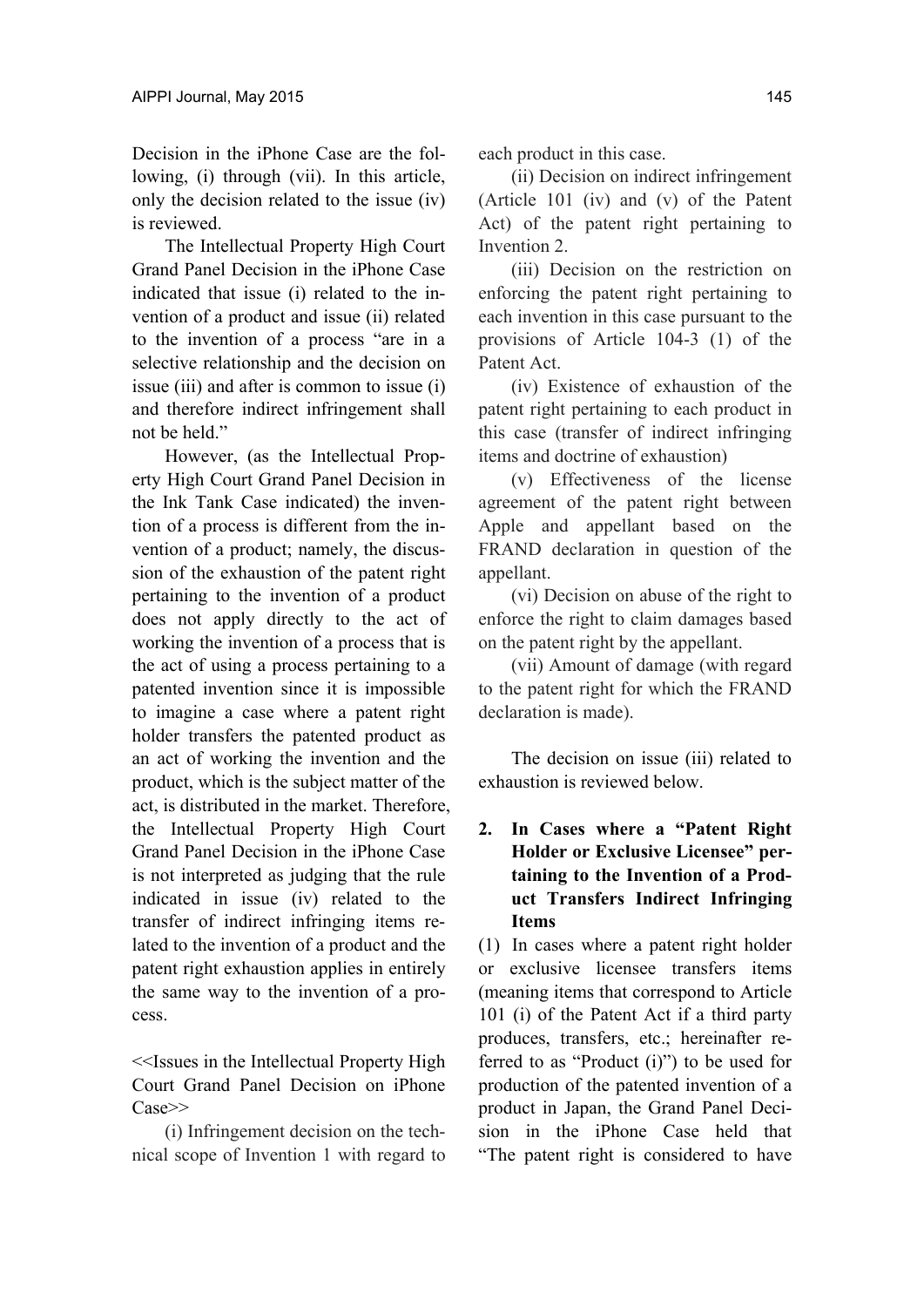achieved its purpose and is exhausted with regard to Product (i) and the effectiveness of the patent right no longer extends to the use, transfer, etc. of Product (i). It is held that the patent right holder is not allowed to enforce the patent right over Product (i) as long as Product (i) maintains its form without change" and that the patent right shall not be enforced over the act where the transferee transfers the transferred indirect infringing item itself in a form without change, based on the doctrine of exhaustion.

(2) The problem arises with cases where a third party manufactures a patented product using Product (i). In this case, the Grand Panel Decision in the iPhone Case quoted the Supreme Court Decisions in the BBS Case and Ink Tank Case as cited above, held that "However, in cases where a third party manufactures the patented product by using Product (i) subsequently, since an item within the technical scope of the patented invention is newly created by using an item outside the technical scope of the patented invention, it is reasonable to consider that the enforcement of the patent right shall not be restricted over the act of the production in question, and the use, transfer, etc. of the patented product," and then defined that the patent right is not exhausted in this case.

The Grand Panel Decision in the iPhone Case held that cases of producing the patented product by using Product (i) correspond to cases where "a patented product which has no identity is newly manufactured" as indicated by the Supreme Court Decision in the Ink Tank case, on the grounds that "an item within the technical scope of the patented invention is newly created by using an item

outside the technical scope of the patented invention." A problem arises when construing this theory formally, as the patent right will not be exhausted even if the Product (i) has almost all compositions of the patented invention, but not minor composition. The consistency with the U.S. Supreme Court Decision in Quanta Computer, Inc. v. LG Electronics, Inc. becomes a problem.

The Grand Panel Decision in the iPhone Case held the indirect infringing items set forth in Article 101 (i) of the Patent Act pertaining to the "exclusive" requirement. It is considered that the same discussion applies to the indirect infringing items set forth in Article 101 (ii) of the Patent Act pertaining to "indispensable" requirements. It means that it applies in the same way to cases where a patent right holder or exclusive licensee transfers something indispensable in order to resolve an issue related to the patented invention of a product in Japan (excluding those widely distributed in Japan) (items that correspond to Article 101 (ii) of the Patent Act if a third party manufactures, transfers, etc.; hereinafter referred to as "Product (ii)").<sup>7</sup>

(3) Subsequently, the Grand Panel Decision in the iPhone Case held, "Even in this case, if it is found that a patent right holder or exclusive licensee consented implicitly to production of the patented product by using Product (i), it is reasonable to judge that the effectiveness of the patent right does not extend to the production of a patented product by using Product (i), and the use, transfer, etc. of the patented product produced."

In other words, according to the Grand Panel Decision in the iPhone Case, in cases where a patent right holder or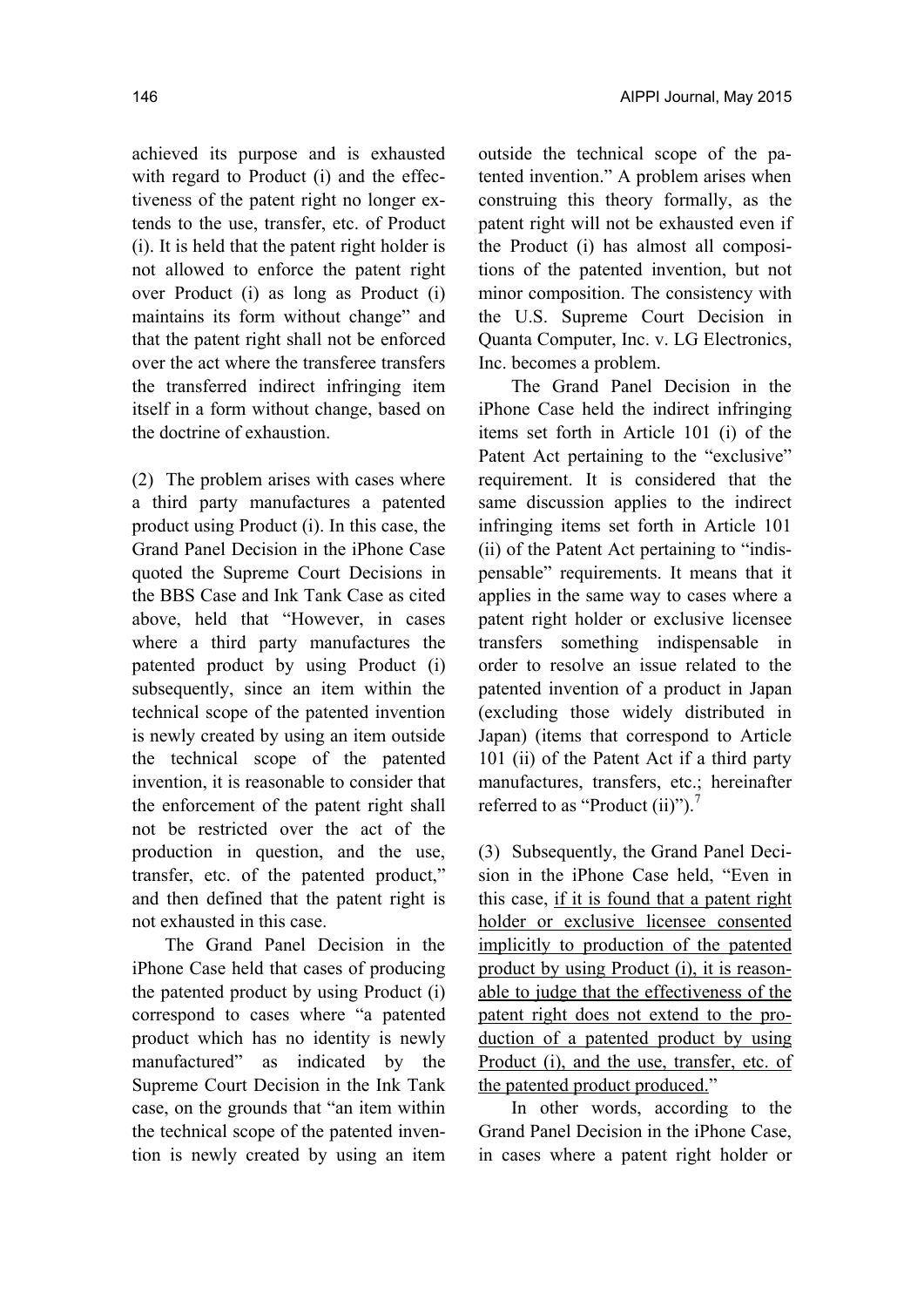exclusive licensee pertaining to the invention of a product transfers Product (i), the patent right will not be exhausted, but there are cases where implied consent is found. It is practically helpful to review what facts are considered when judging the existence of implied consent, and therefore the part of the decision applying the theory to the case in question is indicated below.

The Grand Panel Decision in the iPhone Case held that the patent right holder (Samsung) did not give implied consent to the production of the patented product. It indicated the following as proactive grounds: "It is difficult to construe that the appellant gave implied consent to all of the wide variety of products that may be produced by using "Goods Subject to Intel License," which were subject to a comprehensive cross-license. In order to manufacture a "device to transmit data" or "data transmission device" by using the base-band chip transferred by Intel, additional parts, including RF chips, power-management chips, antennas, batteries, etc., are necessary. These parts are considered to have an important value technically or economically. There are dozens of differences between the price of the base-band chip and the product in question. The product in question is not included in the 'Goods Subject to Intel License.'" On the other hand, it held as follows as inactive grounds, "Even if it is construed in this way, the enforcement of the patent right is not allowed as long as the base-band chip is distributed without change. Therefore, if it is construed that it is necessary to obtain the approval of the relevant patent right holder when producing the product in question by using the base-band chip, it cannot be considered directly that

distribution of the base-band chip itself is inhibited. Based on the fact that the amended license agreement between the appellant and Intel does not specify the price focusing on the value of individual patent right that is subject to the agreement, it does not allow the appellant to acquire dual gain."

(4) The Grand Panel Decision in the iPhone Case quoted the Supreme Court Decision in the BBS Case and held the transfer by a patent right holder or exclusive licensee outside Japan that "it is construed that this logic applies in the same way to cases where a patent right holder (including a person equivalent to the patent right holder, such as a relevant company) in Japan transfers Product (i) outside Japan." and indicated clearly that there are cases where "implied consent" is found in the case of transfer outside Japan as well as cases of transfer in Japan.

It should be noted here that the burden of proof for the "implied consent" pertaining to the patented invention of a product (finished product) in cases where the patent right holder transfers Product (i) outside Japan is opposite to the Supreme Court Decision in the BBS Case and said "implied consent" is a fact to be proved by the suspected patent infringer.

As mentioned above, the Supreme Court Decision in the BBS Case held in regard to the transfer outside Japan that "It is not allowed to enforce the patent right excluding in cases where it is agreed with the transferee to exclude Japan from the destination to which the product is sold or the area where the product is used" and that the patent right holder shall claim and bear the burden of proving that it is the case where enforcement of the patent is allowed exceptionally. On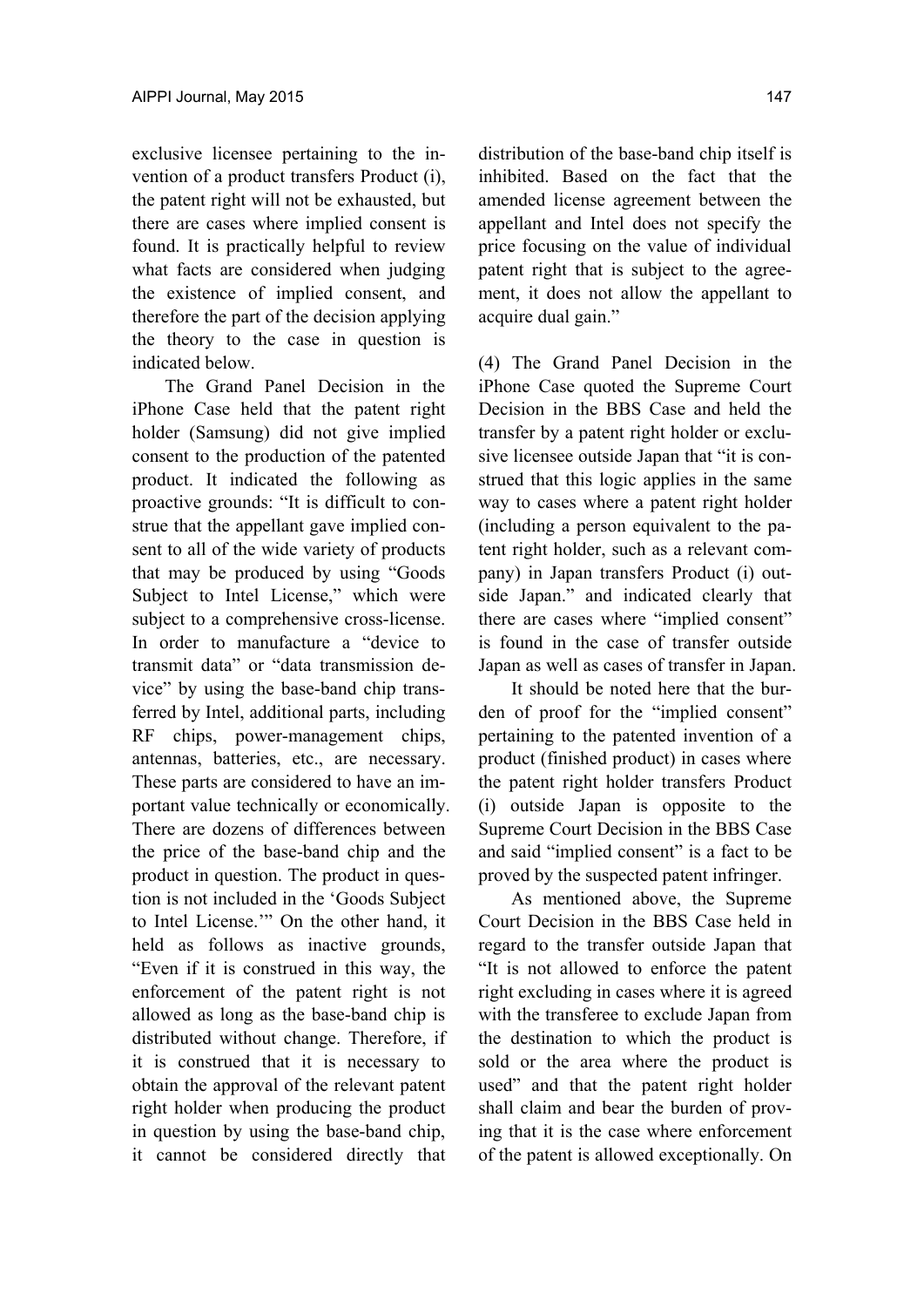the other hand, the Grand Panel Decision in the iPhone Case situated the existence of "implied consent" in the claim that the suspected patent infringer should make and bear the burden of proof.

These differences are considered to be generated because "implied consent" is projected factually in cases where the patent right holder, etc. transfers the patented products, but it is not so in cases of transferring indirect infringing items.

## **3. In Cases where a "Non-exclusive Licensee" pertaining to the Invention of a Product Transfers Indirect Infringing Items**

Regarding whether patent exhaustion is admitted or not, the Grand Panel Decision in the iPhone Case held that the case where a non-exclusive licensee transfers Product (i) in or outside Japan and the case where the patent holder or exclusive licensee transfers are the same. To this extent, it is not necessary to review by distinguishing the person who transfers Product (i), whether the person is any of a patent right holder, exclusive licensee, or non-exclusive licensee.

With regard to the subject of "implied consent," the Grand Panel Decision in the iPhone Case held, "The decision on whether it is found that the implied consent is given or not should be reviewed with respect to the patent right holder. However, in cases where a non-exclusive licensee who transfers Product (i), has been granted the authority to approve the subsequent production of the patented product by using Product (i) by a third party, the decision on whether it is found that the implied consent is given or not also requires review with respect to the non-exclusive licensee separately." In short, in cases where the authority to provide "implied consent" is granted to a non-exclusive licensee, the non-exclusive licensee becomes a subject of "implied consent."

**IV. "Exhaustion" of the Patent Right pertaining to the Invention of a Process by Transfer of Indirect Infringing Items (Intellectual High Court Grand Panel Decision in the**  Ink Tank Case<sup>8</sup>)

#### **1. Introduction**

(1) As mentioned above, the final appeal against the Grand Panel Decision in the Ink Tank Case was accepted and the part of the decision related to the exhaustion of the patent right pertaining to the invention of a product was overturned by the Supreme Court Decision (2006 (Ju) 826).

However, the part of the decision related to the invention of a process from the Grand Panel Decision in the Ink Tank Case was not examined by the appeal hearing. Therefore, the meaning of that part as a rule of law is still effective.

(2) The Grand Panel Decision in the Ink Tank Case held that it is not allowed to enforce the right based on the patent right in the following cases after indicating the following background: "The discussion of the exhaustion of the patent right pertaining to the invention of a product does not apply directly to the act of working the invention of a process as prescribed in Article 2 (3) (ii) of the Patent Act that is the act of using a process pertaining to a patented invention since it is impossible to imagine a case where a patent right holder transfers the patented product as an act of working the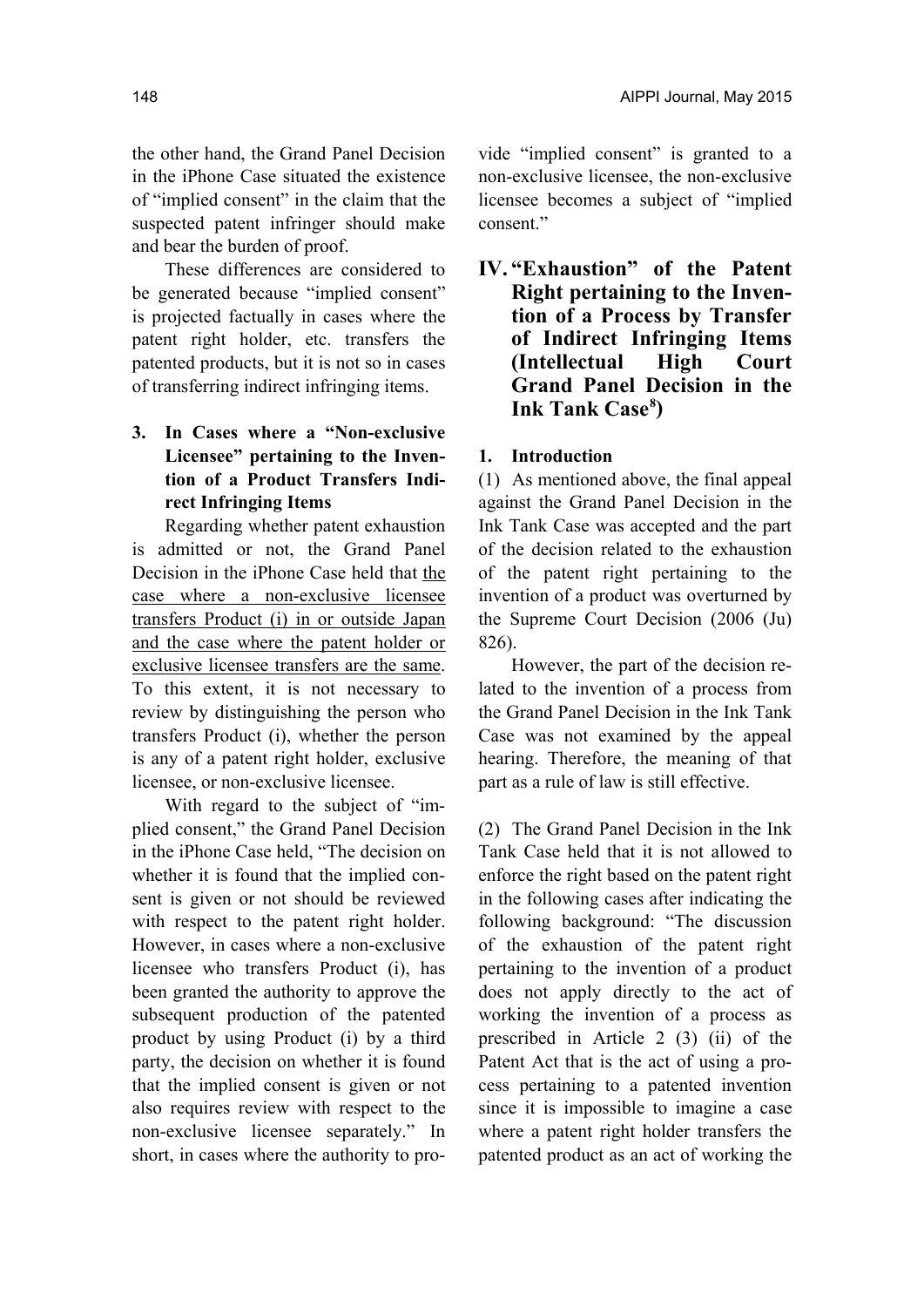invention and the product, which is the subject matter of the act, is distributed in the market"

The Grand Panel Decision in the Ink Tank Case held directly the "invention pertaining to a process of manufacturing a product." This decision was made based on the facts in the case. The part indicated in 3. below from the decision is considered to apply to a "simple process" in the same way.

In fact, the part in question of the decision started with the background, "With regard to the act of working the invention of a process as prescribed in Article 2 (3) (ii) of the Patent Act, which means an act to use a process pertaining to the patented invention…" It indicated Article 2 (3) (ii) of the Patent Act pertaining to the "simple process," but not Article 2 (3) (iii) of the Patent Act pertaining to the "invention of a process of manufacturing a product."

(3) The Japanese Patent Act was amended and Article 101 (iii) and (iv) of the Japanese Patent Act at the day of the Grand Panel Decision in the Ink Tank Case correspond to Article 101 (iv) and (v) of the current Japanese Patent Act respectively. The terms "Product (iv)" and "Product (v)" as used in the following are based on the current Patent Act.

**2. In Cases where a Product Manufactured by the Invention of a Process of Manufacturing a Product is also a Subject of Invention of a Product** 

First, the Grand Panel Decision in the Ink Tank Case held as follows: "In cases where a product manufactured by a process pertaining to the invention of a process of manufacturing a product is also a subject of invention of a product and when the invention of a process of manufacturing a product does not include a different technical concept from the invention of a product, which means when the content of the practical technology is the same and the same invention is indicated simply as the invention of a product and the invention of a process of manufacturing a product on the statement of the scope of the patent claim and specification, if the patent right pertaining to the invention of a product is exhausted, it is reasonable to construe that it is not allowed to enforce the right based on the patent right pertaining to the invention of a process of manufacturing a product. Therefore, in order to manufacture patented products by using the invention of a process of manufacturing a product, in cases of using used products that were manufactured by said patented invention, if the patent right pertaining to the invention of the product is exhausted, the patent holder is not allowed to enforce the right based on the patent right pertaining to the invention of a process of manufacturing a product."

### **3. Transfer of Indirect Infringing Items and Exhaustion of Patent Right pertaining to the Invention of a Process**

(1) Subsequently, the Grand Panel Decision in the Ink Tank Case held, "In cases" where a patent right holder or a licensee who is authorized by the patent right holder transfers an item that is used only for the use of a process pertaining to the patented invention or used for the use of the process (excluding items that are widely and generally distributed in Japan) and that is indispensable to solve a problem with the invention, the patent right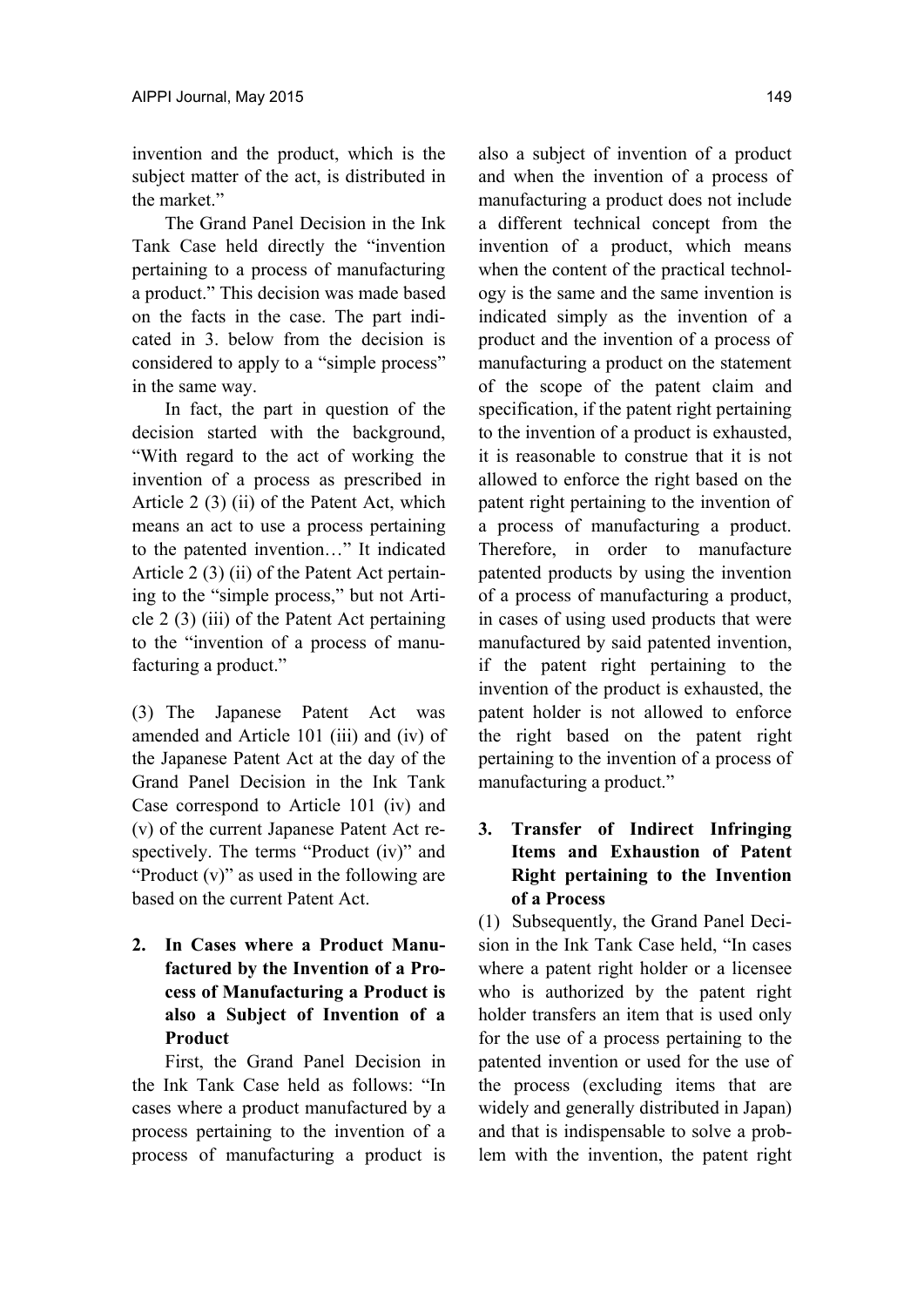holder is not allowed to enforce the right to demand an injunction, etc. based on the patent right over the act that the transferee or subsequent acquirer uses the process pertaining to the invention of a process by using the item and the act that the transferee or subsequent acquirer uses, transfers, etc. the item produced by the process pertaining to the patented invention by using the item."

In other words, this decision means that in cases where "a patent right holder, exclusive licensee, or non-exclusive licensee" transfers a product that corresponds to Article 101 (iv) of the Patent Act (Product (iv)) or a product that corresponds to Article 101 (v) of the Patent Act (Product  $(v)$ ) if a third party manufactures, transfers, etc. with regard to the patented invention of the process, the patent right pertaining to the invention of a process cannot be enforced.

The Grand Panel Decision in the Ink Tank Case indicated the grounds as follows: "(i) In this case, a transferee receives these items from the patent holder on the assumption that the transferee can use the process pertaining to the patented invention by using these items, which means manufacturing equipment used only for manufacturing products by the process pertaining to the patented invention and raw materials, etc. indispensable to manufacturing items using the process. The same applies to the subsequent acquirer. If the permission of the patent right holder is required when using the process by using these items, it disturbs the free distribution of goods in the market. (ii) A patent right holder monopolizes the right to transfer these items (see Article 101 of the Patent Act) and therefore the patent right holder can determine the price of transferring these

items including prices for the use of the process pertaining to the patented invention by future transferees or subsequent acquirers. Consequently, the patent right holder's opportunity to secure compensation for disclosure of the patented invention is guaranteed"

As mentioned above, this part of the decision is made directly in regards to "inventions pertaining to a process of manufacturing a product"; however, the grounds stated here are considered to apply to a "simple process" as well.

There are arguments regarding the aforementioned decision of the Grand Panel Decision in the Ink Tank Case that since parts, etc. related to a very limited portion of the invention of a process are included in Product (iv) that fulfills the "exclusive" requirements and Product (v) that fulfills the "indispensable" requirements, whether it is possible to construe that a patent right holder can acquire enough value pertaining to the invention of a process only by providing said parts. There is a theory that criticizes the decision because it does not allow enforcement of the right uniformly.<sup>9</sup>

(2) The Grand Panel Decision in the Ink Tank Case indicated as follows as a legal theory for "not allowing enforcement of the patent right pertaining to the invention of a process," "In this case, the patent right holder does not transfer a product manufactured by using the patented invention and it is not allowed to enforce the right based on the patent right regardless of the intention of the patent right holder. It is called 'exhaustion' of the patent right, including these cases. Whether it is called 'implied consent' is just an issue of expression."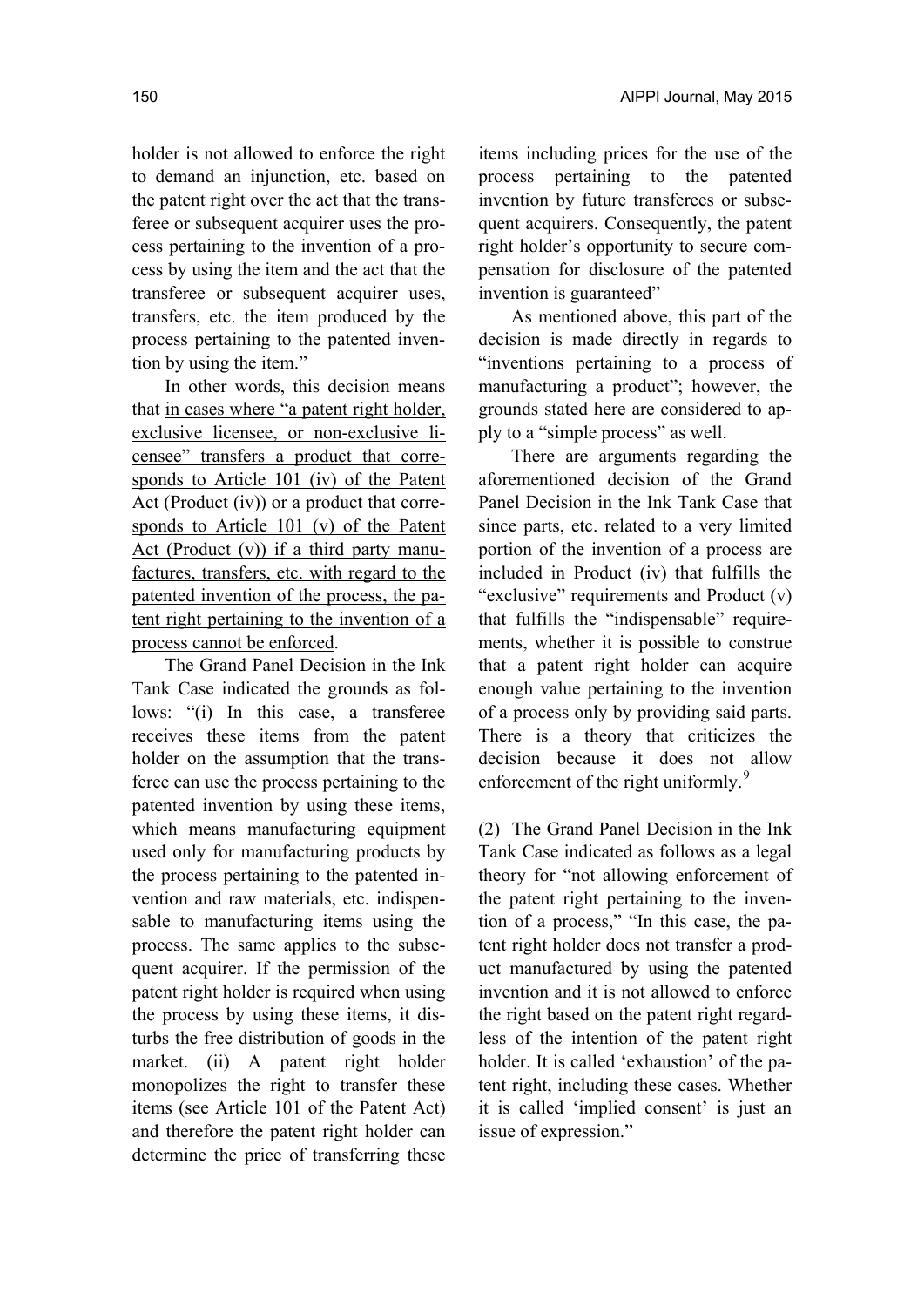This concept is in contrast with the Grand Panel Decision in the iPhone Case, which used "exhaustion" and "implied consent" differently intentionally as follows: in cases where a patent right holder or exclusive licensee pertaining to the invention of a product transfers Product (i), the patent right is not exhausted, but there are cases where it is found that "implied consent" is given.

The "implied consent" as used in the Grand Panel Decision in the Ink Tank Case means "it is not allowed to enforce the right based on the patent right regardless of the intention of the patent right holder." Therefore, it has a legally different meaning from "implied delegation of the right" in cases of transfer outside Japan as indicated by the Supreme Court Decision in the BBS Case and "implied consent" in cases of transfer of Product (i) indicated by the Grand Panel Decision in the iPhone Case based on the assumption that the "implied consent" is overturned by expressing the contrary intention. It is considered to have substantially the same legal meaning as "exhaustion" as indicated in the Supreme Court Decision in the BBS Case and the Grand Panel Decision in the iPhone Case.

**V. Transfer of Indirect Infringing Items and Doctrine of Exhaustion in the United States (The U.S. Supreme Court**  Decision in the Quanta Case<sup>10</sup>, **2008)** 

#### **1. Outline of the U.S. Supreme Court Decision in the Quanta Case**

(1) The patent right holder (LG Electronics Inc.) who had a patent of a part, patent of a product (finished product), and patent of a process, licensed these patents to Intel to manufacture, and sell, etc. parts (microprocessors and chip sets) to a third party.

(2) LG and Intel concluded a master agreement in addition to the patent license agreement.

This master agreement imposes on Intel the obligation to give the following written notice to its customers: "Any Intel product that you purchase is licensed by LGE and thus does not infringe any patent held by LGE; the license does not extend, expressly or by implication, to any product that you make by combining an Intel product with any non-Intel product."

This master agreement also provided that "a breach of this Agreement shall have no effect on and shall not be grounds for termination of the Patent License."

In this case, Quanta who purchased parts (microprocessors and chip sets) from Intel received the notice from Intel.

(3) Quanta sold PCs by combining parts purchased from Intel and non-Intel products. Said PC was within the technical scope of the invention of a patent of a product (finished product) and the use of the PC was within the technical scope of the patented invention of a process.

(4) LG filed a complaint accusing Quanta of patent right infringement pertaining to the invention of a product (finished product) and invention of a process. In response to this, Quanta alleged exhaustion of each patent right.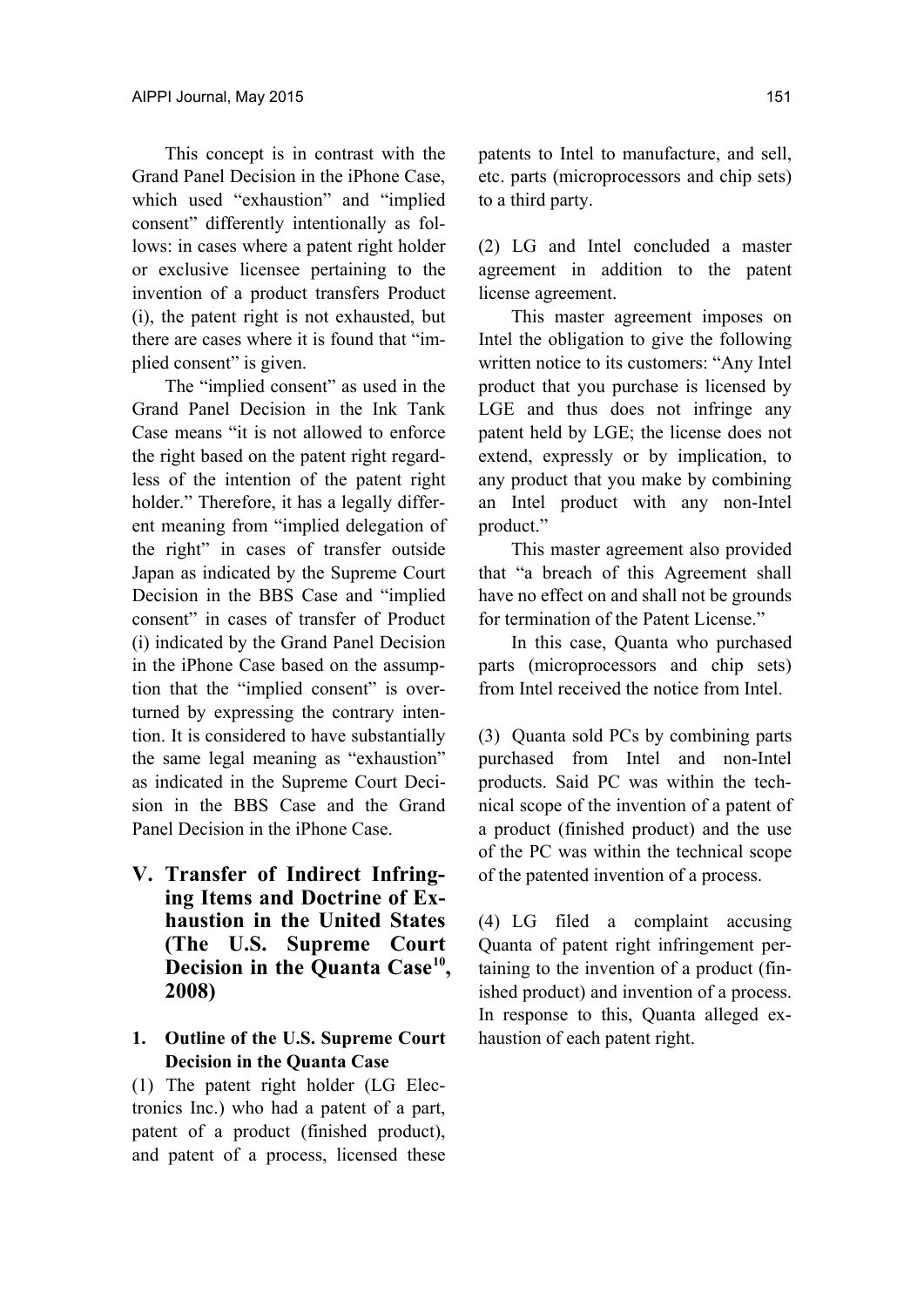

### **2. Is the U.S. Patent Right Exhausted by Transactions Outside the U.S.?**

(1) This issue was not discussed expressly in the decision of the U.S. Supreme Court Decision in the Quanta Case; however, the decision did not focus on whether the site where Intel sold Quanta the parts (microprocessors and chip sets) was in the U.S. or not, but on whether the act of Intel selling to Quanta corresponds to the transfer (sale) authorized by the patent right holder (LG).

Previously, transfer in the U.S. was the major premise for "exhaustion" in terms of U.S. court practice<sup>11</sup>; however, after the decision in the Quanta case, some lower courts found the "exhaustion" of the patent right in its decision on the grounds of "authorized transfer outside the U.S." (U.S District Court for the Northern District of California in the Hitachi Case in 2009)  $12$  and (Fed. Cir. in the Tessera Case in 1997).<sup>13</sup>

On the other hand, after the Quanta Case, there are judgments of other lower courts, that the patent right is not "exhausted" by the "authorized transfer outside the U.S." (U.S District Court for the Eastern District of Kentucky in the Static Control Case in  $2009$ <sup>14</sup>, (Fed. Cir. in the Fujifilm v. Benum Case in  $2010$ <sup>15</sup> and (Fed. Cir. in the Ninestar Tech. Case in 2012).<sup>16</sup> Precedents of lower courts are not uniform.

In this regard, the U.S. Supreme Court Decision in the Kirtsaeng v. John Wiley Case<sup>17</sup> held that Section109 (a) of the U.S. Copyright Law providing "first sale doctrine" applies to legal sales outside the U.S. and admitted the international exhaustion of the copyright. The decision was given based on the grounds that it is impossible to interpret geographical restriction of the site of transfer based on the expression, "lawfully made under this title," of Section 109 (a) of the U.S. Copyright Law and that inconvenience if international exhaustion of the copyright is not admitted.

With regard to exhaustion under the Copyright Law (first sale doctrine) and exhaustion of the patent right, it is necessary to note that exhaustion under the Copyright Law is specified in the articles, while there are no articles providing for exhaustion under the Patent Act; and that it requires a review of whether the aforementioned grounds indicated by the U.S.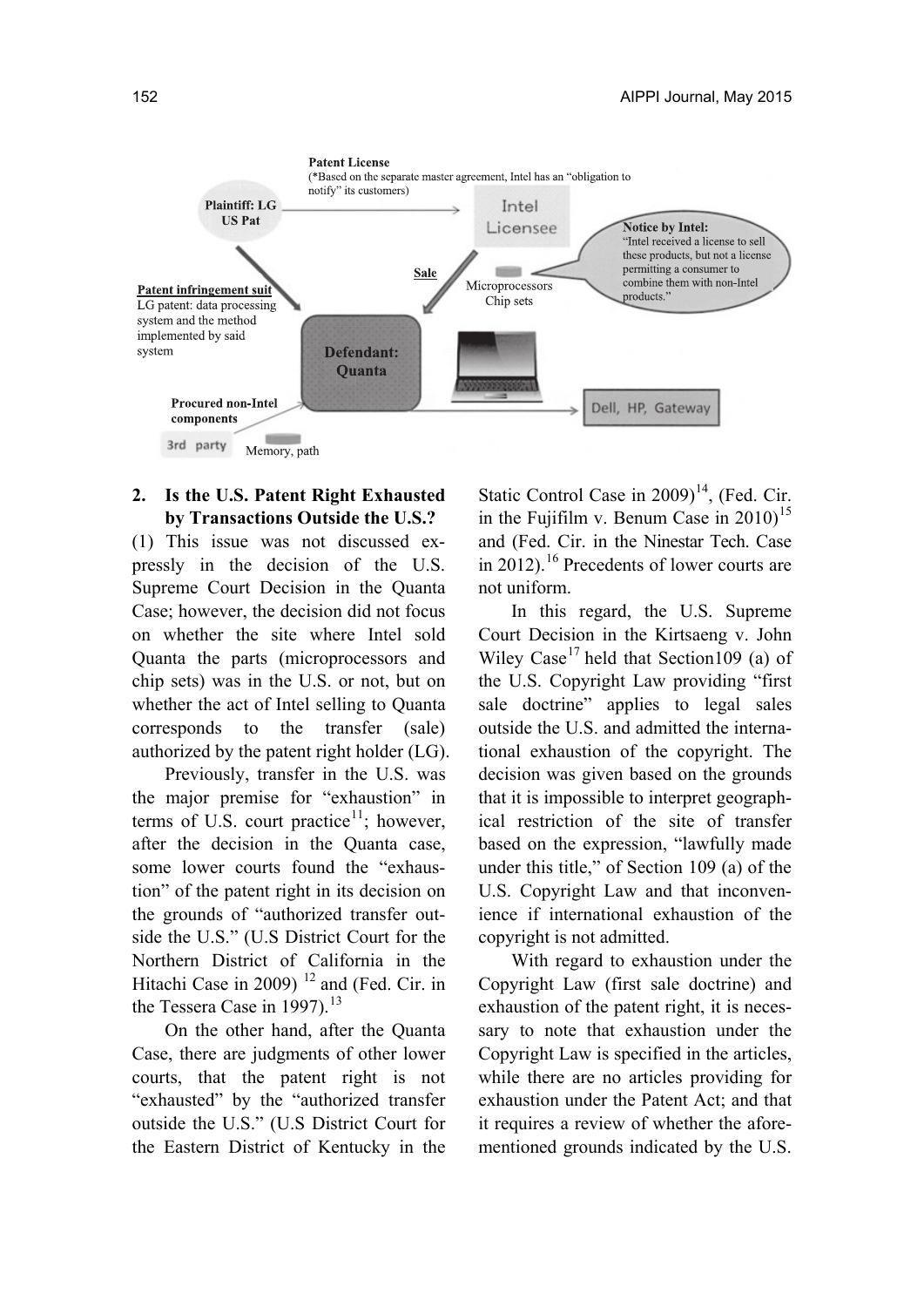Supreme Court Decision in the Kirtsaeng v. John Wiley Case applies to the patent right directly. Since it is reasonable to consider them in parallel, it can be used as a reference.

(2) In Japan, as mentioned above, the Supreme Court Decision in the BBS Case defined that "exhaustion" is admitted only for transfers in Japan. After this decision, there were no lower court decisions against it.

The Supreme Court Decision in the BBS Case admitted "implied delegation of the right" in cases of transfer outside Japan in principle and held that the patent right cannot be enforced over the product in Japan excluding cases where it is clearly indicated that it is agreed with the transferee to exclude Japan from the destinations in which the transferred product or the area where the transferred product is used.

"Implied delegation of the right" as used in the Supreme Court Decision in the BBS Case is different from "exhaustion" to the extent that it can be avoided by the agreement between the transferor, who is a patent right holder, and transferee. Therefore, it is difficult to compare it with the court precedents in the U.S.

### **3. "Patent Right pertaining to Invention of a Process" is also "Exhausted."**

(1) The original decision (CAFC) held that the patent of a process is not exhausted as a category; however, the U.S. Supreme Court Decision in the Quanta Case held that the patent right pertaining to the invention of a process is also exhausted, by indicating adverse effects that the original decision is against the precedent of the U.S. Supreme Court Decision,

Univis,  $316$  U.S  $^{18}$ , and that it substantially allows avoiding exhaustion of the patent right by filing a process claim instead of an equipment claim or by including part of the process claim.

(2) In Japan, the Grand Panel Decision in the Ink Tank Case held that a patent right pertaining to the invention of a process is exhausted in specific cases. It is the same as those in the U.S.

**4. Transfer of Indirect Infringing Items and Exhaustions of a "Patent Right pertaining to the Invention of a Product" and "Patent Right pertaining to the Invention of a Process"** 

(1) Previous U.S. Supreme Court decisions did not distinguish the doctrine of exhaustion between "invention of a product" and "invention of a process."19 The same applies to the decision in the Quanta Case. (In Japan, the part related to exhaustion of the patent right pertaining to the invention of a product out of the Intellectual Property High Court Grand Panel Decision in the Ink Tank Case was overturned on final appeal. Therefore, there is no decision indicating both requirements for exhaustion of a patent right pertaining to "the invention of a product" and "the invention of a process.")

The case examined by the U.S. Supreme Court Decision in the Quanta Case is that a licensee transferred parts (microprocessors and chip sets), but not the patented products pertaining to the invention of a product (finished product). The U.S. Supreme Court indicated the decision of Univis,  $316$  U.S<sup>20</sup> had the value of a precedent and then held that in cases where the components "substan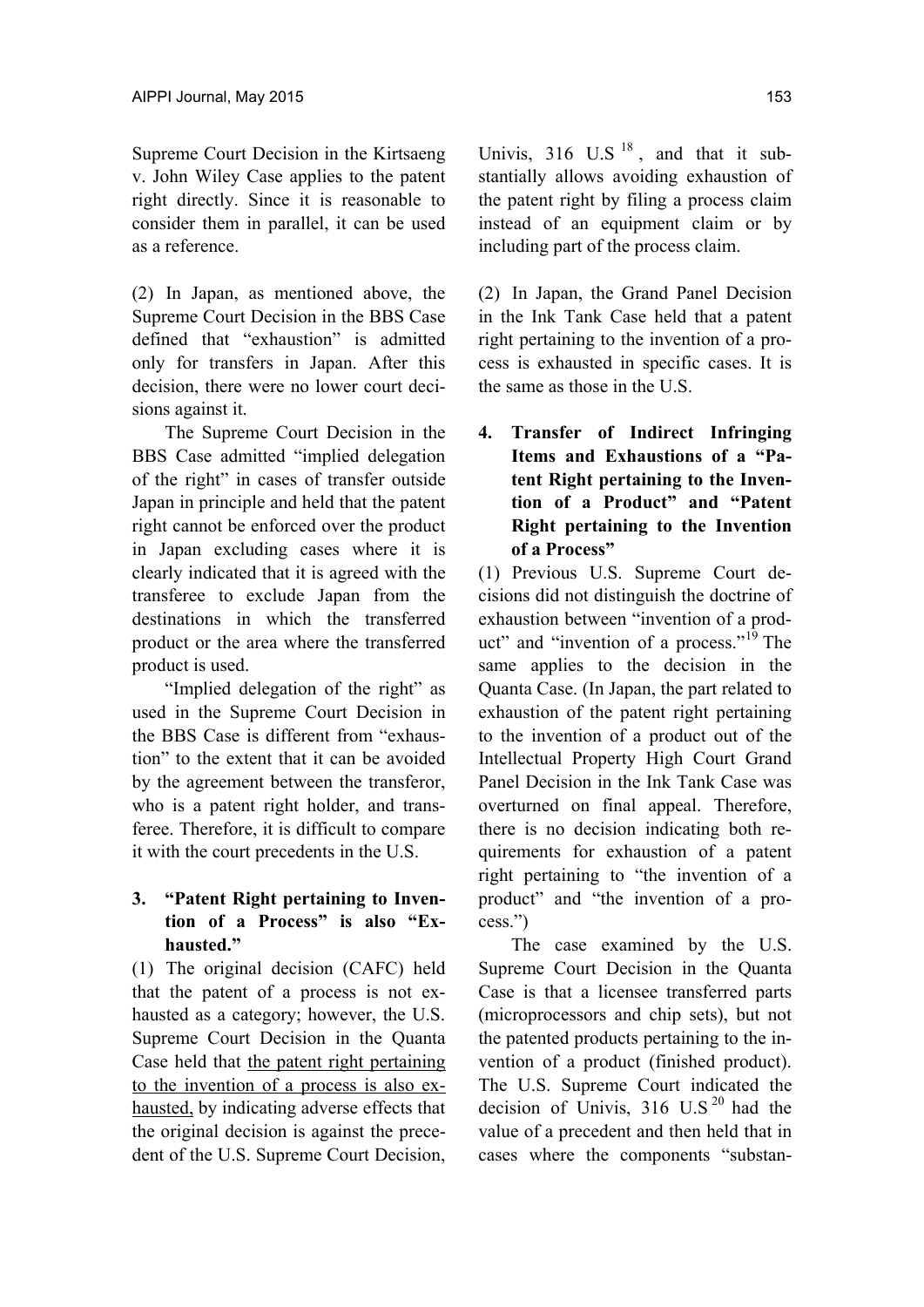tially embodied" the patent right (patent of a product (finished product) and patent of a process), the patent right is exhausted by the sale of parts by the licensee.

Cases where the sale of components "substantially embodied" the patent as used here means "(i) [when the component's] only reasonable and intended use [is] to practice the patent"; and "(ii) [when the component] embodie[s] essential features of [the] patented invention."

(2) When comparing the U.S. Supreme Court Decision in the Quanta Case and Japanese court precedents with respect to the transfer of indirect infringing items and exhaustion, it should be as follows.

(i) Exhaustion of the patent right pertaining to the invention of a process

As indicated above, the Grand Panel Decision in the Ink Tank Case in Japan held for the patented invention of a process that in cases where a "patent right holder, exclusive licensee, or non-exclusive licensee" transfers an item which corresponds to Article 101 (iv) of the Patent Act (Product (iv)) or Article 101 (v) of the Patent Act (Product (v)) if a third party manufactures, or transfers, etc. it, it is not allowed to enforce the patent right pertaining to the invention of a process.

As mentioned above, the "exclusive" requirements set forth in Article 101 (iv) of the Japanese Patent Act are interpreted as stating that "the item has no other economical, commercial, or practical use" and the "indispensable" requirements set forth in item (v) of said Article are understood as "parts and materials that directly bring about a unique composition characterizing the distinctive technical means which are newly disclosed by the invention as a process in order to resolve a problem in the previous technology."

If so, it is possible to construe that the requirement indicated by the U.S. Supreme Court Decision in the Quanta Case, (i) "[when the component's] only reasonable and intended use [is] to practice the patent," corresponds to the "exclusive" requirements set forth in Article 101 (iv) of the Japanese Patent Act, and (ii) "[when the component] embodie[s] essential features of [the] patented invention" corresponds to the "indispensable" requirements set forth in Article 101 (v) of the Japanese Patent Act.

Consequently, with regard to the exhaustion of a patent pertaining to the invention of a process, either of the aforementioned requirements (i) and (ii) is required in Japan and both are required in the U.S.A.; however, it is considered that there are no discrepancies between the requirements themselves.

(ii) Exhaustion of a patent right pertaining to the invention of a product (finished product)

However, with regard to the exhaustion of a patent right pertaining to the invention of a product, it is slightly different between the U.S. Supreme Court Decision in the Quanta Case and the Japanese Grand Panel Decision in the iPhone Case.

As mentioned above, the Japanese Grand Panel Decision in the iPhone Case held that cases where patented products are manufactured by using Product (i), correspond to cases "where a patented product without identity is newly manufactured," which was indicated by the Supreme Court Decision in the Ink Tank Case, on the grounds that "an item within the technical scope of the patented invention is newly created by using an item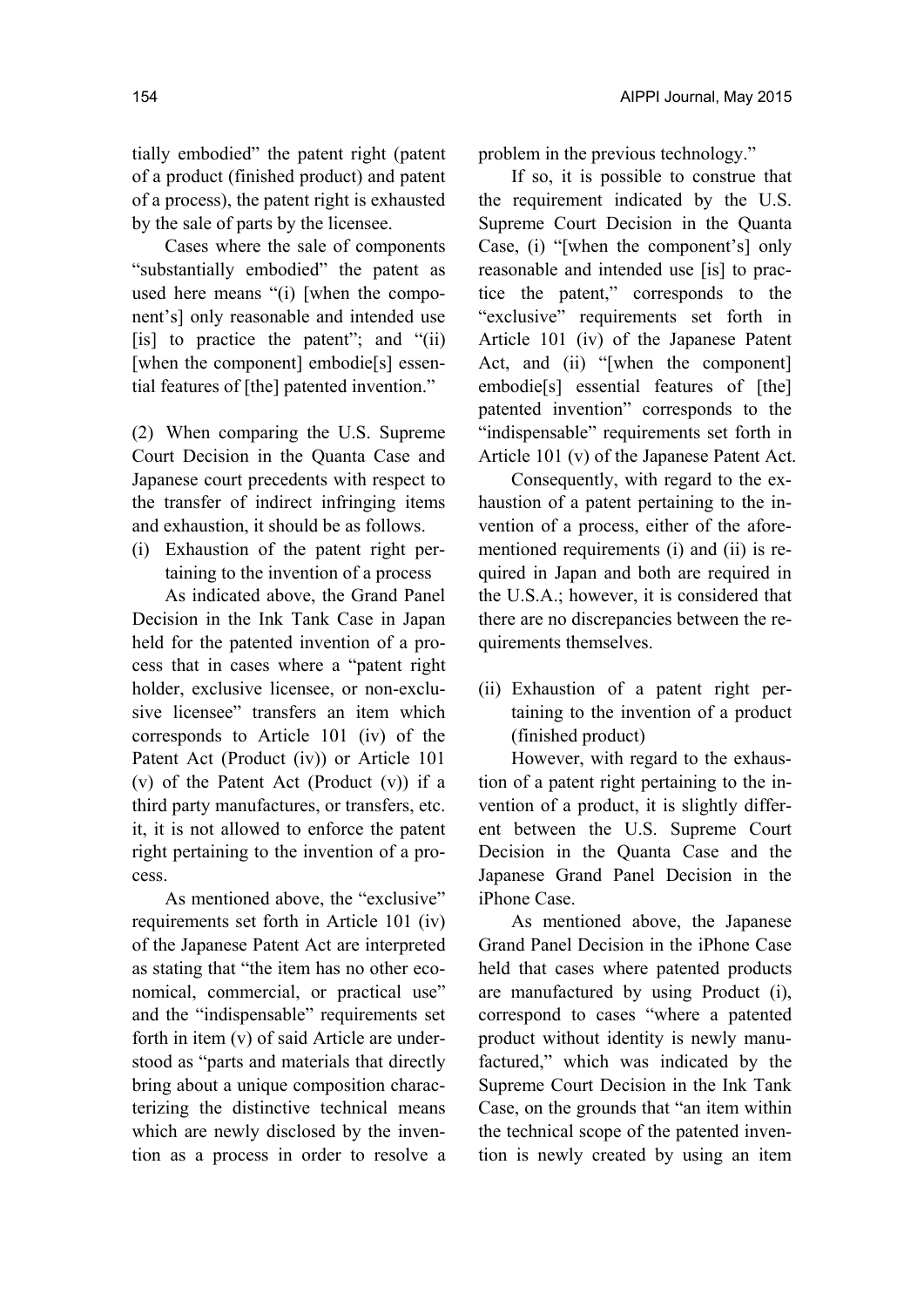that is outside the technical scope of the patented invention." If this theory is understood formally, the patent right will not be exhausted even in cases where Product (i) has almost all of the structure of the patented invention, but not a trivial structure. Therefore, in cases of "substantially embodying" the patented invention of a product (finished product), it has formal discrepancies with the U.S. Supreme Court Decision in the Quanta Case, which held that the patent right is exhausted by the sale of parts by the licensee.

The Grand Panel Decision in the iPhone Case, as mentioned above, leaves room for "implied consent" to be admitted with the patent right of a product (finished product) by the transfer of Product (i) (items that use patented products pertaining to the invention of a product (finished product) only for production from commercial and economical perspectives); however, it can be overturned by expressing the contrary intention. In this regard, it is different from the fact that the U.S. Supreme Court Decision in the Quanta Case admitted "exhaustion."

Just in case, I will examine whether the exception of exhaustion that is the assumption of the discussion, in cases where "a patented product without identity is newly manufactured" as indicated by the Supreme Court Decision in the Ink Tank Case, is practiced in the same way by U.S. courts. The U.S. Supreme Court Decision in the Bowman v. Monsanto Case, as mentioned above, held that the exhaustion does not extend to newly "making" the patented product and allows enforcement of the patent right. Said assumption has no discrepancy between Japan and the U.S.

It may be possible to consider that

the case of the Grand Panel Decision in the iPhone Case is not the case of "substantially embodying" the patented invention of a product (finished product). In this case, if said case becomes an issue in the future, Japanese courts may present a new legal theory to admit "exhaustion."

## **5. Can "Exhaustion" be Avoided by an Agreement between the Patent Right Holder and Transferee?**

The U.S. Supreme Court Decision in the Quanta Case held that the "exhaustion" of the patent right caused by approved sales could not be avoided at least in the case in question.

This issue will be reviewed in Section VII, including a comparison of court holdings with those in Japan.

## **VI. Classifying Court Precedents in Japan and the U.S. Related to the Transfer of Indirect Infringement and Patent Exhaustion**

The court decisions that are reviewed in this article with regard to "exhaustion" and "implied consent" relate to patents pertaining to the invention of a product (finished product) and patents pertaining to the invention of a process are classified as follows:

(i) With regard to the "implied delegation of the right" indicated by the Supreme Court Decision in the BBS Case, the patent right holder has the burden of proof that the contrary intention has been expressed. If the patent right holder proves it, the presumption of fact will be overturned.

(iii) With regard to the "implied consent" indicated by the Grand Panel Decision in the iPhone Case, the burden of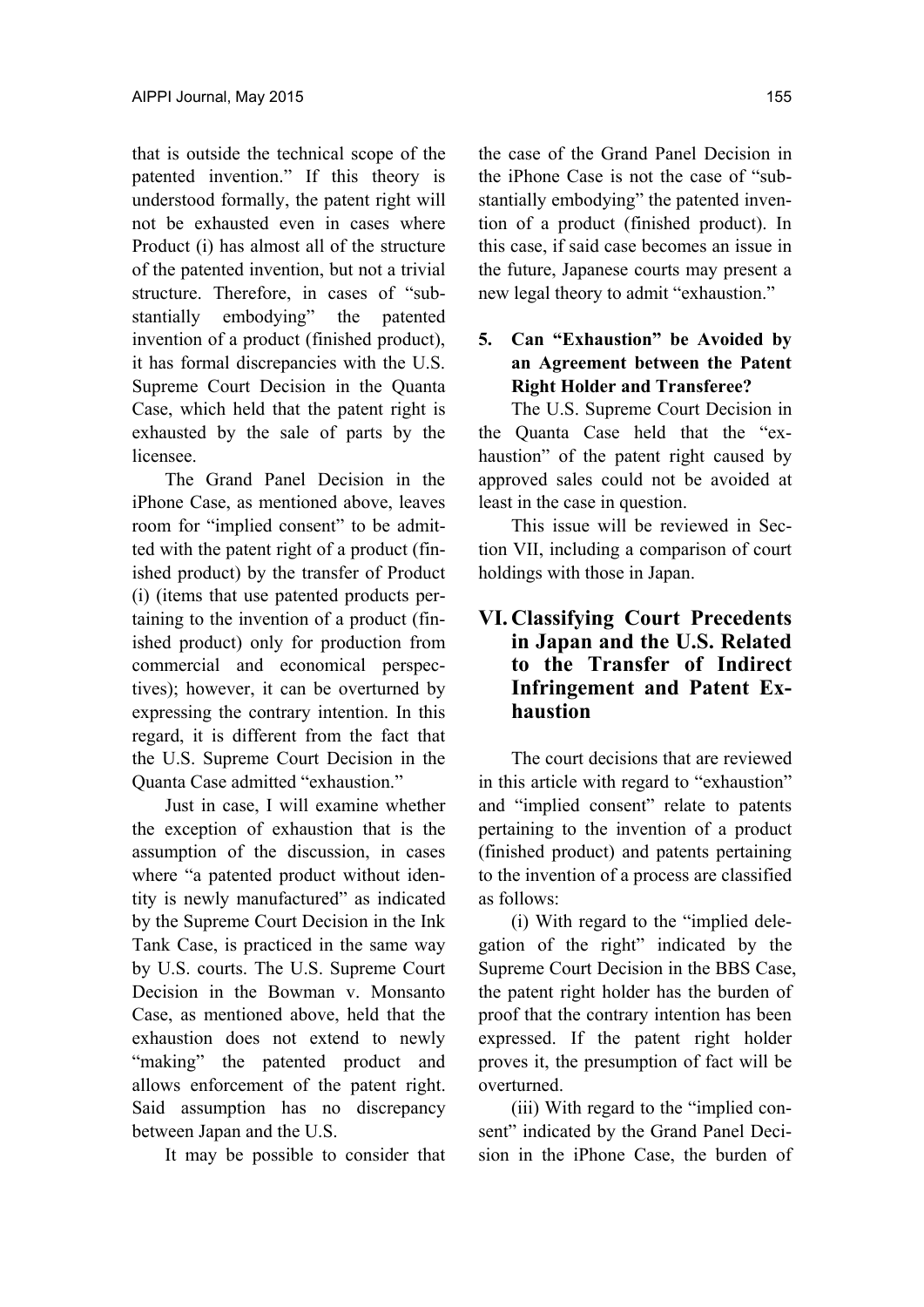proof is imposed on the suspected infringer.

(iv) With regard to the "implied consent" indicated by the Grand Panel Decision in the Ink Tank Case, it is held that "It is not allowed to enforce the right based on the patent right regardless of the intention of the patent right holder." It is

|       |                                                                                                             | Patent pertaining to the invention of<br>a product (finished product)                                                                                                                                                                                                                                                                                                                                                                                                                                                                                                                                                                                                                                                                                                                                                                                                                                                                                                                                                                                                                                                                                                                                                                                                                      | Patent pertaining to the invention of<br>a process                                                                                                                                                                                                                                                                                                                                                                                                                                                                                                                                    |
|-------|-------------------------------------------------------------------------------------------------------------|--------------------------------------------------------------------------------------------------------------------------------------------------------------------------------------------------------------------------------------------------------------------------------------------------------------------------------------------------------------------------------------------------------------------------------------------------------------------------------------------------------------------------------------------------------------------------------------------------------------------------------------------------------------------------------------------------------------------------------------------------------------------------------------------------------------------------------------------------------------------------------------------------------------------------------------------------------------------------------------------------------------------------------------------------------------------------------------------------------------------------------------------------------------------------------------------------------------------------------------------------------------------------------------------|---------------------------------------------------------------------------------------------------------------------------------------------------------------------------------------------------------------------------------------------------------------------------------------------------------------------------------------------------------------------------------------------------------------------------------------------------------------------------------------------------------------------------------------------------------------------------------------|
| (i)   | The<br>Supreme<br>Court<br>Decision in<br>the BBS<br>Case<br>(1997)                                         | A patent right holder, etc. transfers a patented product<br>in Japan $\rightarrow$ "Exhaustion"<br>A patent right holder, etc. transfers a patented<br>product outside Japan $\rightarrow$ "Implied delegation of the<br>right"<br>< <exception (i):="" against="" transferee="">&gt;<br/>In cases where it is agreed with a transferee to exclude<br/>Japan from the destination to which said product is sold<br/>and area where said product is used.<br/>&lt;<exception (ii):="" acquirer="" against="" subsequent="">&gt;<br/>In cases where the aforementioned fact is agreed<br/>with a transferee and the fact is clearly indicated on<br/>the patented product.</exception></exception>                                                                                                                                                                                                                                                                                                                                                                                                                                                                                                                                                                                           | (Not indicated)                                                                                                                                                                                                                                                                                                                                                                                                                                                                                                                                                                       |
| (ii)  | The<br>Supreme<br>Court<br>Decision in<br>the Ink<br>Tank Case<br>(2007)                                    | < <exception "exhaustion"="" "implied<br="" and="" of="">Delegation of the Right"&gt;&gt;<br/>In cases where it is found that the patented product<br/>transferred by a patent right holder, etc. in or outside<br/>Japan is processed or for which parts are replaced<br/>and thereby a patented product, which is not identical<br/>to said patented product, is newly manufactured, the<br/>patent right holder is allowed to enforce the patent<br/>right over the patented product.</exception>                                                                                                                                                                                                                                                                                                                                                                                                                                                                                                                                                                                                                                                                                                                                                                                       | (Not indicated)                                                                                                                                                                                                                                                                                                                                                                                                                                                                                                                                                                       |
| (iii) | The<br>Intellectual<br><b>High Court</b><br>Grand<br>Panel<br>Decision in<br>the iPhone<br>Case<br>(2014)   | In cases where a patent right holder, etc. transfers an<br>indirect infringing item in Japan, the transferee transfers<br>said indirect infringing item itself $\rightarrow$ "Exhaustion"<br>In cases where a transferee manufactures the<br>patented product by using said indirect infringing item,<br>the patent right is not exhausted, but "implied<br>delegation of the right" may exist.                                                                                                                                                                                                                                                                                                                                                                                                                                                                                                                                                                                                                                                                                                                                                                                                                                                                                            | (Not indicated)                                                                                                                                                                                                                                                                                                                                                                                                                                                                                                                                                                       |
| (iv)  | The<br>Intellectual<br><b>High Court</b><br>Grand<br>Panel<br>Decision in<br>the Ink<br>Tank Case<br>(2006) | (This was changed by (ii) the Supreme Court<br>Decision in the Ink Tank Case.)                                                                                                                                                                                                                                                                                                                                                                                                                                                                                                                                                                                                                                                                                                                                                                                                                                                                                                                                                                                                                                                                                                                                                                                                             | - In cases where a patent right holder, etc.<br>transfers an item that corresponds to Article<br>101 (iv) or (v) of the Patent Act if a third<br>party manufactures or transfers, etc.<br>(Product (iv) and Product $(v)$ ), it is not<br>allowed to enforce the patent right<br>pertaining to said invention of a process.<br>(Whether it is called "exhaustion" or<br>"implied delegation of the right" is just<br>an issue of expression.)<br>- "Regardless of the intention of the patent"<br>right holder, it is not allowed to enforce the<br>right based on the patent right." |
| (v)   | The U.S.<br>Supreme<br>Court<br>Decision in<br>the Quanta<br>Case<br>(2008)                                 | - It was considered that transfer in the U.S. was the major premise of "exhaustion" by U.S. court<br>precedent holdings; however, the decision in the Quanta Case did not focus on whether the transfer<br>site is in the U.S. or not, but on whether the transfer has been authorized by the patent right holder<br>(After the Quanta Case, lower courts are not uniform).<br>- The patent right pertaining to the invention of a process "is also exhausted."<br>- The requirement for "exhaustion" of the patent right is not distinguished by invention of a product or<br>invention of a process.<br>- In cases of transfer of an indirect infringing item, if the patent is substantially embodied, the<br>patent right is exhausted by the sale of parts by the licensee.<br>The phrase "substantially embodied" as used here means (i) "[when the component's] only<br>reasonable and intended use [is] to practice the patent," and (ii) "[when the component] embodie[s]<br>essential features of [the] patented invention"<br>- The "exhaustion" of the patent right that is caused by the authorized sales was not able to be<br>avoided at least in the case in question. This does not deny the avoidance of "exhaustion" by the<br>conditional license agreement generally. |                                                                                                                                                                                                                                                                                                                                                                                                                                                                                                                                                                                       |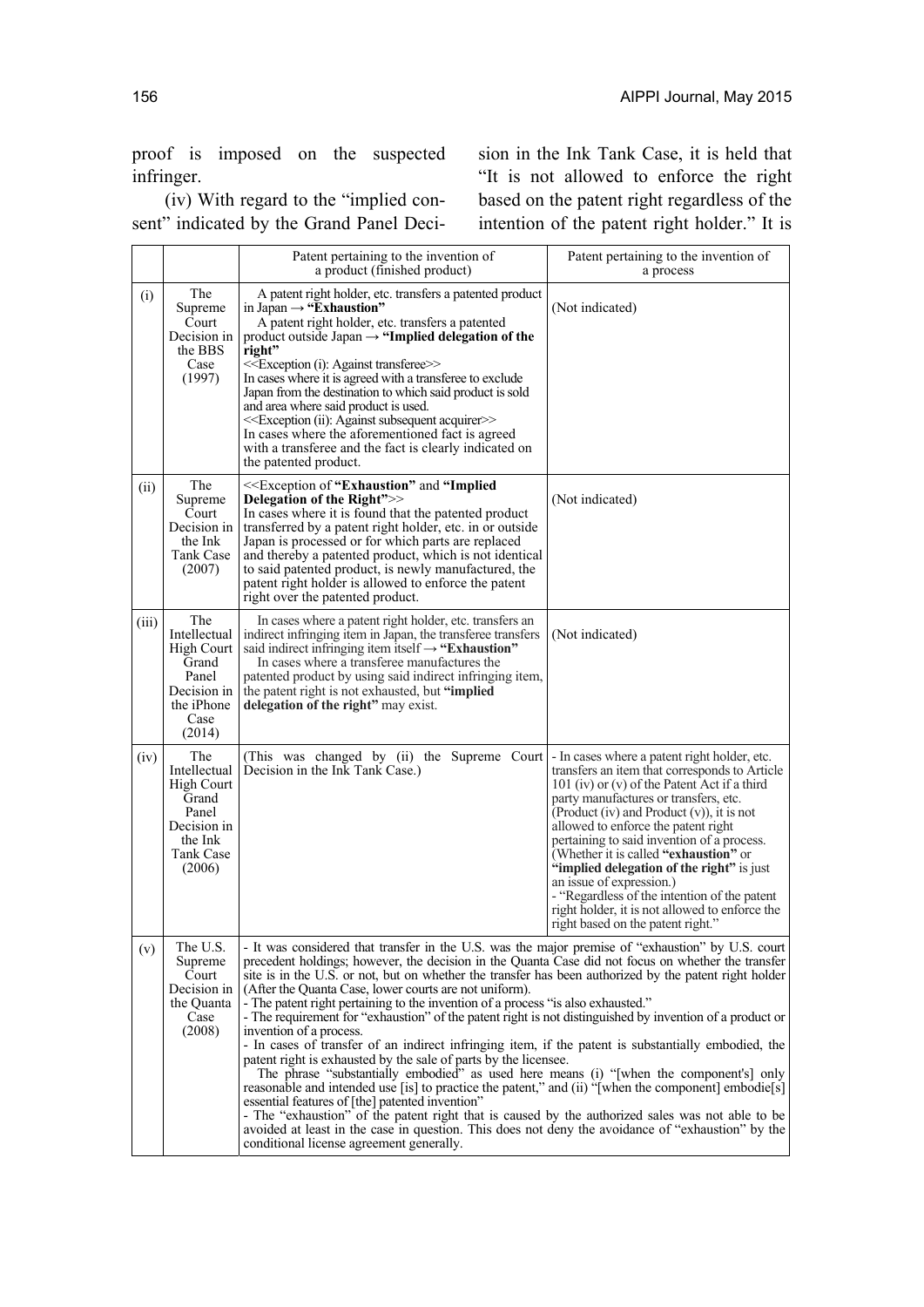considered to have substantially the same legal meaning as the "exhaustion" indicated by (i) the Supreme Court Decision in the BBS Case and (iii) the Grand Panel Decision in the iPhone Case.

## **VII. Consideration of License Agreement and Claim Drafting in Order to Avoid "Exhaustion"**

#### **1. The U.S. Court Holdings**

(1) The U.S. Supreme Court Decision in the Quanta Case did not generally deny the holdings of the CAFC that the patent right "exhaustion" could be avoided by imposing conditions on the license agreement, which has been established after the decision in the Mallinckrodt Case in 1992, but it held that the "exhaustion" cannot be avoided in the case in question. (There is a contrary opinion which construes that the Supreme Court Decision in the Quanta Case generally denied the practice of CAFC on the grounds that it quoted the Supreme Court Decision in the Keeler Case<sup>21. 22</sup>)

In other words, the U.S. Supreme Court Decision in the Quanta Case held that the sale of parts (microprocessors and chip sets) to Quanta by Intel was "authorized sales"; however, this decision is different from the original decision (CAFC) and it stated that the master agreement concluded separately between LG and Intel was independent from the license agreement between LG and Intel, the master agreement was not a condition to restrict the license agreement, and the violations against the master agreement did not establish a violation of the license agreement. Therefore, there is no reason to interpret the decision as generally denying avoidance of "exhaustion" by a conditional license.

(2) In fact, looking at CAFC decisions after the U.S. Supreme Court Decision in the Quanta Case, the CAFC Decision on April 8, 2009 $^{23}$  is a case where exhaustion is admitted on the grounds of nonassertion commitment. The non-assertion provision in said case is unambiguous, "…not to bring any demand, claim, lawsuit, or action against Mark IV for future infringement," and the decision ruled that it admitted all acts that would essentially have become patent right infringements (production, use, offer of sales, sales, and export).

The CAFC decision indicated the following as one of the grounds that it would have been possible to limit the non-assertion provisions for "use" or "production," for example; however, said limitation was not imposed.

According to the CAFC decision after the U.S. Supreme Court Decision in the Quanta Case, CAFC seems to be considering that "exhaustion" can be avoided by a conditional license and it is worthy for patent practitioners to devise a license agreement based on the aforementioned premise.

Said CAFC decision stated, in the case in question, the provisions for retainment, "No express or implied license or future release whatsoever is granted to MARK IV or to any third party..." would not affect the conclusion.

(3) Based on the above, it no longer has meaning for U.S. court holdings that the previous measures allow filing a claim as the invention of a process or concluding non-assertion commitments (commitment not to enforce the right) instead of a license.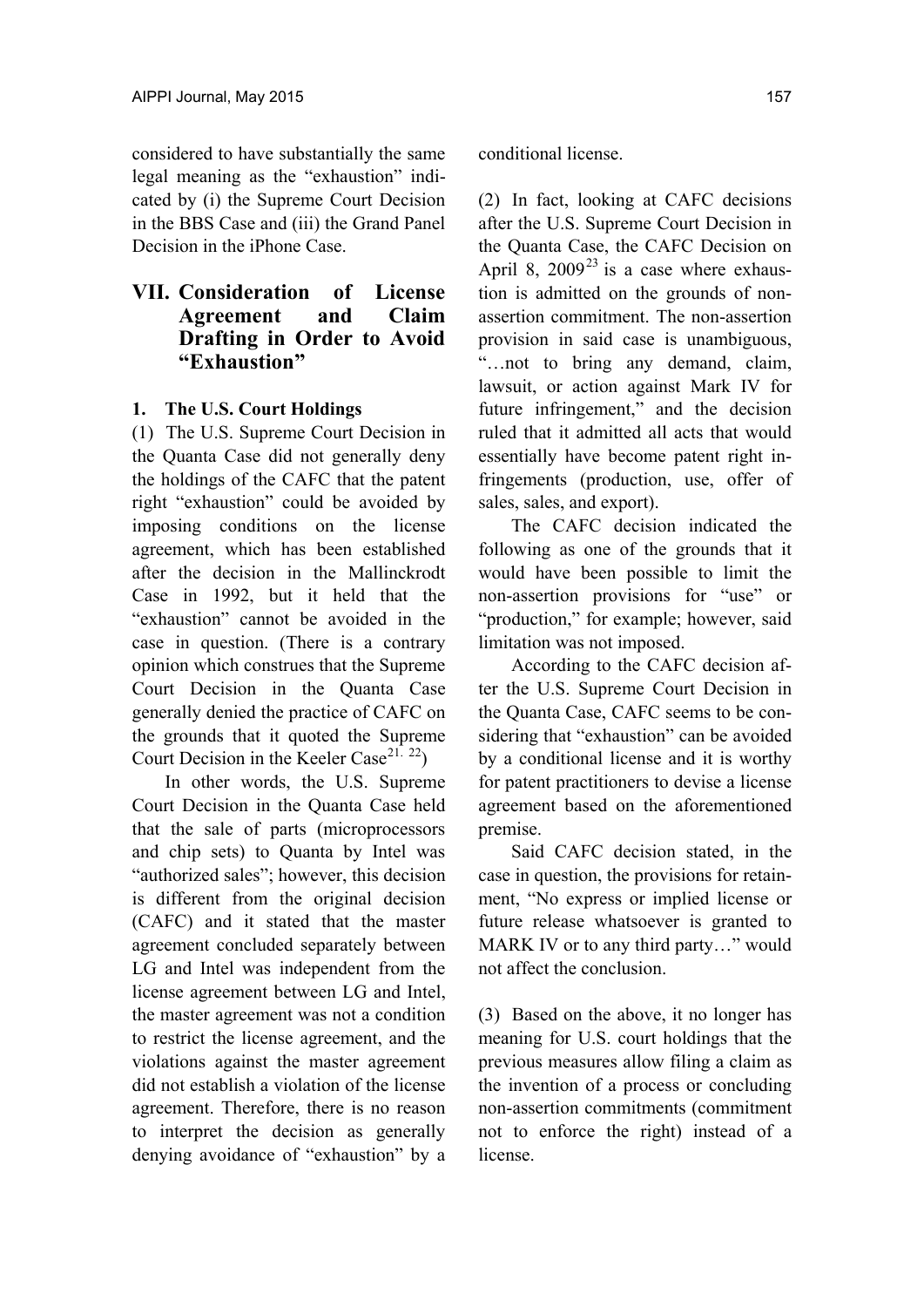However, even today, after the U.S. Supreme Court Decision in the Quanta Case, it may contribute to avoiding "exhaustion," for example, to impose conditions, such as limiting "use" or "production," etc., to the content of the license (at least according to the CAFC decision).

Yet it is not clear whether the limitation of frequency of use in order to prevent recycling items is admitted as "conditions" to avoid the patent right "exhaustion," such as "single use only," which became an issue in the Mallinckrodt Case.

(4) It must be noted that the conditions to limit the content of a license require consistent intentions between the licenser and licensee. (In cases of a sales contract, it is necessary to have consistent intentions between the seller and buyer on the conditions related to the use form, etc. of the item subject to sale and purchase.)

For example, in the Hewlett-Packard Case in 1997, in the case where the conditions can be found for the first time after reading the enclosed notice after opening the outer box, the decision denied the consistence of intentions on the conditions and "exhaustion" cannot be avoided.  $24$  The same applies to the decision in the case of Jazz Photo in  $2001.<sup>25</sup>$ 

In this regard, although it is not a case of patent right infringement, the 7th Circuit Court of Appeals admitted the effectiveness of the shrink-wrap contract in its decision in the ProCD Case in 1996.<sup>26</sup> Therefore, it is helpful to conclude an appropriate shrink-wrap contract (a review of which type of shrink-wrap contract is effective is omitted in this paper). As other court precedents that admit the consistency of intentions with conditions and "exhaustion" are avoided

by the shrink-wrap contract, for example, there is the decision in the Lexmark Case by the U.S. District Court of Northern District of California in 2003  $27$  and other decisions.

Of course, the consistency of intentions is admitted also by having a buyer sign the license agreement at the moment of the transaction.<sup>28</sup>

The U.S. District Court of Northern District of Iowa held that the following method is effective: a patent right holder attaches a bag tag on a bag where the license is indicated when selling seeds of plants and if a buyer receives the seeds, the buyer is deemed to have agreed with the license.<sup>29</sup> In this case, it is held that it cannot be used as a plea that the buyer did not read the content of the license display.

### **2. Japanese Court Holdings**

(1) With regard to patent right "exhaustion" in Japan related to the invention of a product, the Supreme Court Decision in the BBS Case did not indicate the possibility of being able to avoid it depending on the existence of agreements between the parties, while, with regard to "implied delegation of the right" by the transfer outside Japan, it indicated that it can be avoided in specific cases and it is possible to enforce the right. As mentioned above, the Supreme Court Decision in the BBS Case uses "exhaustion" and "implied consent" separately by indicating that "exhaustion" cannot be avoided depending on the existence of agreements between the parties, while "implied consent" can be avoided depending on the existence of an agreement between the parties.

The Grand Panel Decision in the iPhone Case cited the Supreme Court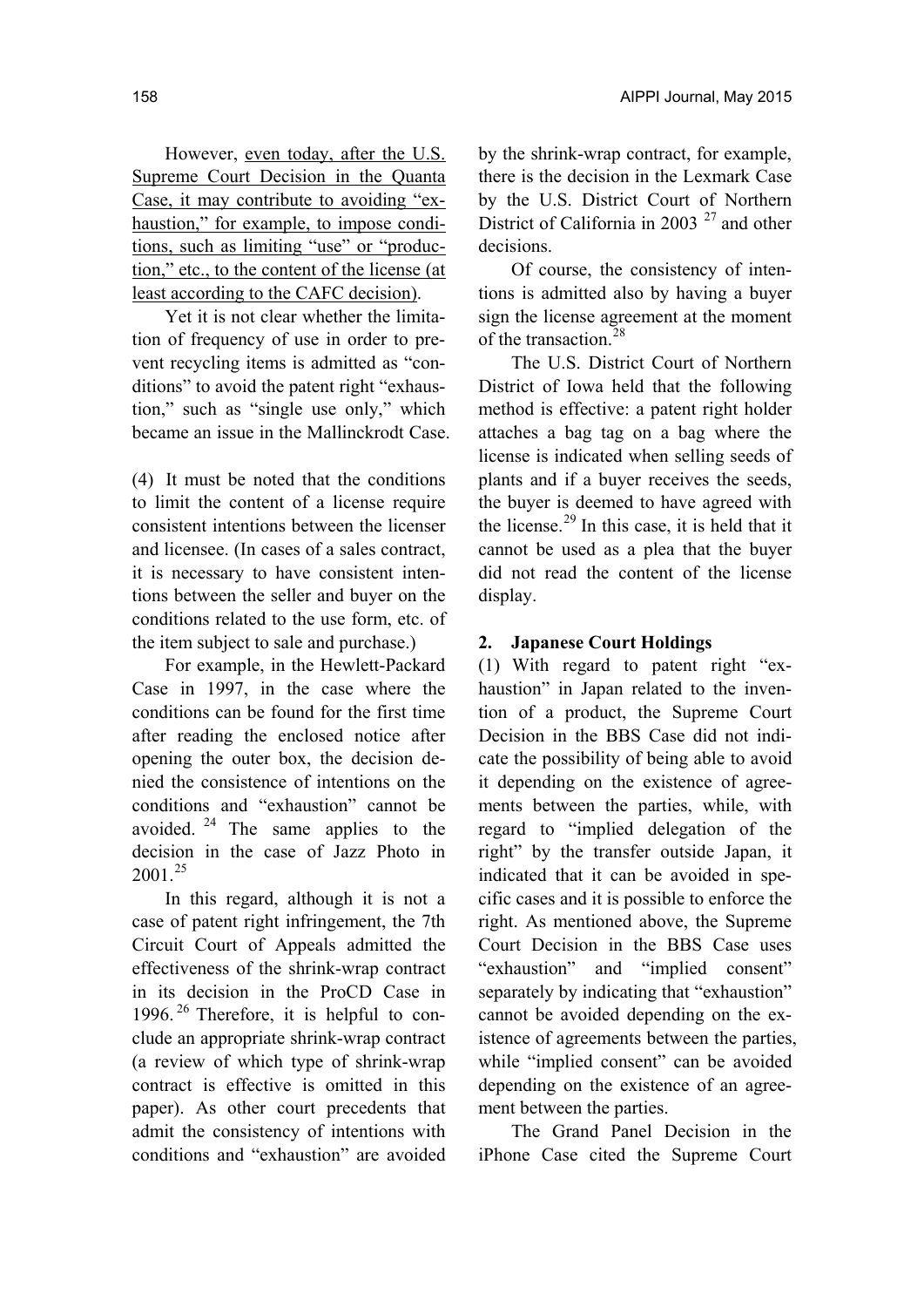Decision in the BBS Case held with regard to the transfer of Product (i) by the patent right holder that, in cases where the transferee transfers Product (i) to a third party in an unchanged form, the patent right pertaining to the invention of a product will "be exhausted," and in cases where the transferee manufactures, etc. the patented product by using Product (i), the patent right is not "exhausted" and it is an issue of "implied consent" which can be avoided.

On the other hand, with regard to "exhaustion" related to a patent pertaining to the invention of a process, as mentioned above, the Grand Panel Decision in the Ink Tank Case held that "it is not allowed to enforce a right based on the patent right regardless of the intention of the patent right holder" and that "exhaustion" cannot be avoided depending on the existence of an agreement between the parties.

Therefore, under Japanese court holdings, with regard to both the patent right pertaining to the invention of a product and the patent right pertaining to the invention of a process, it is considered that patent right "exhaustion" due to authorized transfer in Japan cannot be avoided by the agreement<sup>30</sup> of the parties and there are no objections from scholars.

The following two measures can be considered: (i) measures to avoid exhaustion by imposing "conditions" on the license agreement and deeming that it is not a "authorized" transfer; and (ii) measures to avoid exhaustion by retaining the property right and deeming that there is no "transfer." These measures are reviewed below respectively.

(2) As (i) measures to avoid exhaustion by imposing "conditions" on the license agreement and deeming that it is not a "authorized" transfer, the decision in the seedling pot case  $31$  can be used as a reference.

The decision in the seedling pot case held that, "as limitations [of a license], there are limitation by time, limitation by location, and limitation by content. With regard to the limitation by content, the following cases are considered: in cases of limiting to one or more licensing forms, out of production, use, transfer, etc. as provided by Article 2 (3) of the Patent Act; in cases of limiting to only part of the licenses out of multiple claims within the scope of the patent claims; in cases of limiting by field the patents that can be used for products in multiple fields, etc. When a non-exclusive licensee uses the patented invention beyond the limitation scope as a business, it infringes the patent right. On the other hand, even if various provisions are concluded with regard to a supplier of raw materials, product specifications, distribution routes, use of signs, etc. under an actual non-exclusive license agreement, these provisions are not directly related to the act of using the patented invention and they are just imposing conditions associated thereto, and a violation against these provisions is only a default under the agreement."

The decision in the seedling pot case indicated in regard to the case in question that "the issue of where the seedling pots are supplied to has no direct relationship with the act of using the invention in question. According to the fact that it is a matter to be determined by the appellee independently of the patent right in question, the prohibition clause does not limit the scope of non-exclusive license, but a different provision. With regard to the violation of the prohibition clause,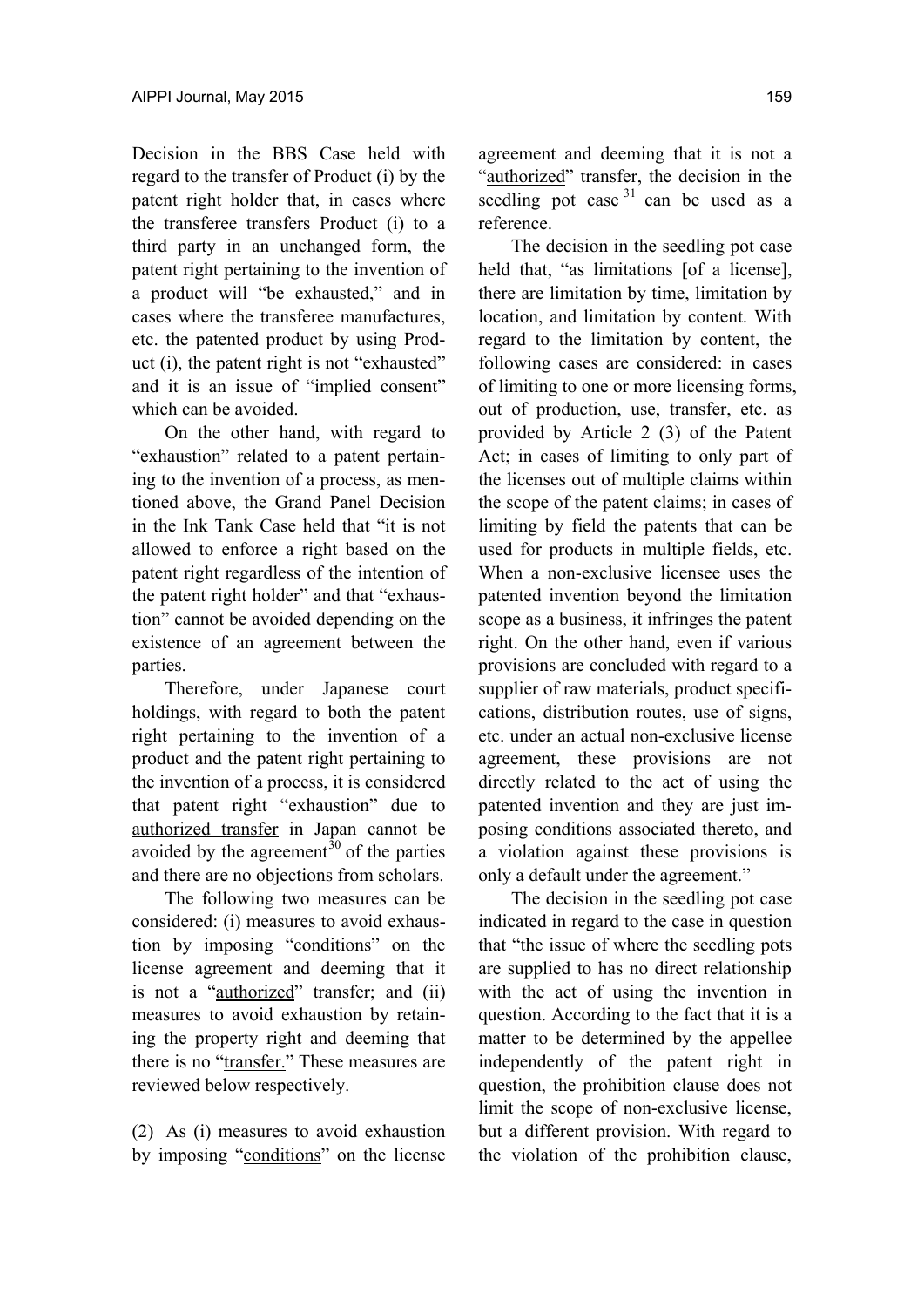there is no question that it is a default under the leasing contract, and unless the leasing contract is terminated on the grounds of violation, etc. of the prohibition clause, it is impossible to find that the appellee uses the invention as a business without justifiable right and therefore it is impossible to say that it infringes the patent right in question."

As mentioned above, the decision in the seedling pot case indicated that exhaustion can be avoided by saying that it is not a "authorized" transfer depending on the content of the "conditions" imposed on the license agreement. In concrete terms, the "conditions" of limitation by time, limitation by location, and limitation by content (in cases of limiting to one or more of the licensing forms, such as production, use, transfer, etc. as provided by Article 2 (3) of the Patent Act; in cases of limiting to only part of licenses out of multiple claims within the patent claims; in cases of limiting by field the patents that can be used with products in multiple fields, etc.) can avoid the patent right "exhaustion."

The judgment in the seedling pot case also indicated that even in cases where the prohibition clause imposes just conditions associated with the license agreement and the violation thereof is only a simple default under the agreement, if the license agreement is canceled, it becomes an infringement of the patent right. Therefore, when a patentee cancels a license agreement, even though the effect of cancelation of the license agreement does not take retroactive effect, the patentee can enforce the patent right at least after the cancelation. In this regard, there are no court precedents related to patent right exhaustion at this

moment; however, there is a case where the distribution right exhaustion under the Copyright Act became an issue. It was held that in cases where the transfer agreement is canceled after the copyright work is transferred, the distribution right is not exhausted based on the retroactive effect of the cancelation (in this case, a transferring agreement was canceled, retroactive effect was admitted) and the act of the transferee to transfer the copyright work to a third party infringed the copyright (distribution right).<sup>32</sup> In this case, the court did not find intent or negligence of the third party who received the copyright work before terminating the agreement and rejected the claim for damage. (Since there are no provisions related to the presumption of negligence under the Copyright Act, it cannot be considered in parallel with the patent right infringement for which a provision related to the presumption of negligence exists (Article 103 of the Patent Act); however, it can be used as a reference.)

As a similar court precedent, for example, there is the decision in the farinfrared ray radiation bulb case. $^{33}$  In this case, the patent right holder (transferor) affirmed that the purpose of the transfer of the heater in question was to develop a dryer and the use of the finished dryer as a product was not authorized. The judgement indicated that even if there was said agreement, the provision of "purpose of use" cannot avoid patent right "exhaustion." Looking at other lower court precedents, there are no decisions against this decision.

(3) With regard to (ii) measures to avoid exhaustion by the agreement of retaining the property right and therefore deeming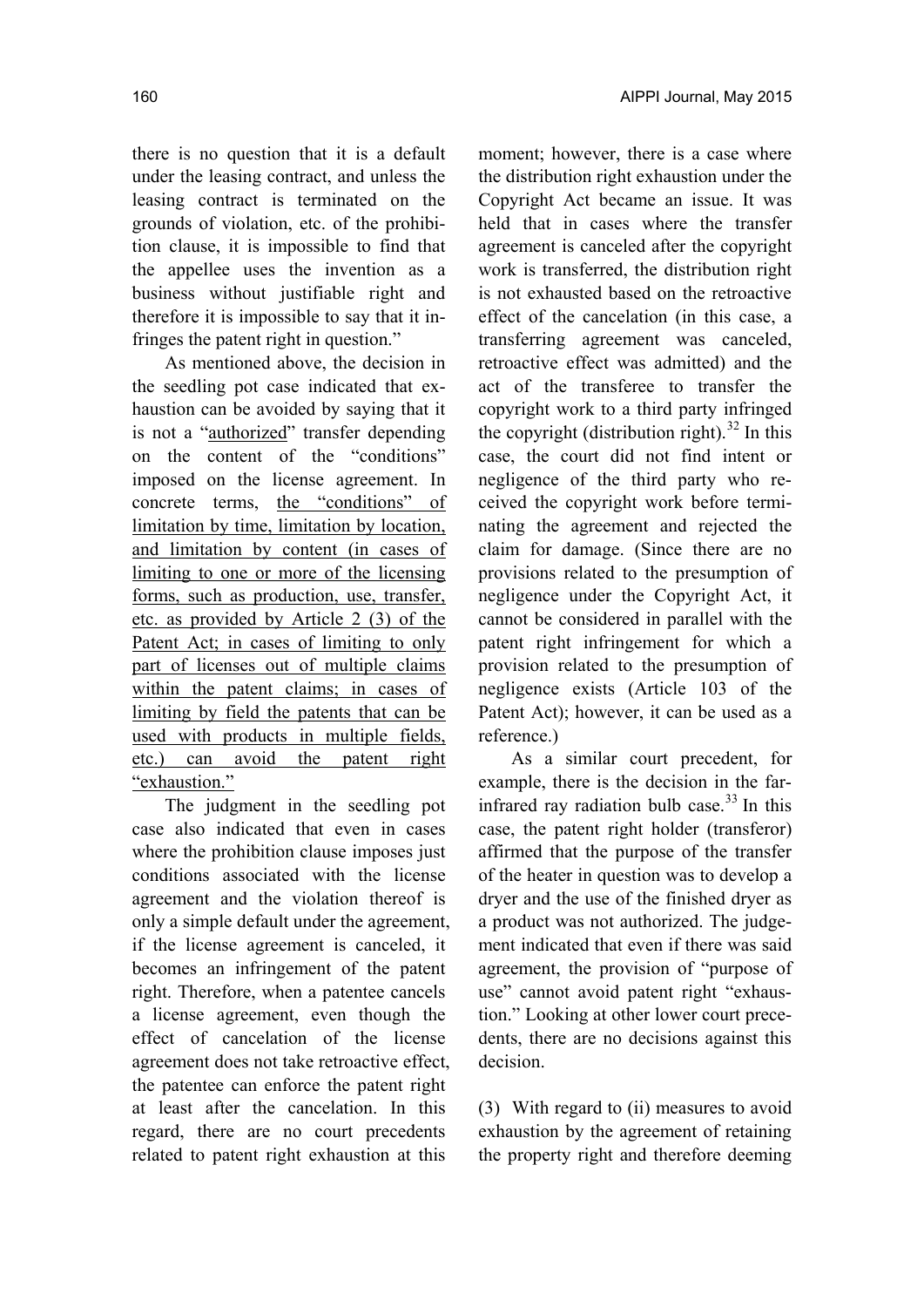that there is no "transfer," two decisions in the case of the core of the drug packing machine sheet can be used as references.

The first decision in the case of the core of the drug packing machine sheet<sup>34</sup> examined the cases where a utility model right holder of the core of the drug packing machine sheet transfers a product that is manufactured by using the utility model right, the right holder indicated that it is not for sale and that unauthorized use of the product infringes the right. The court (overturned the original deci $sion<sup>35</sup>$  and) did not find the agreement to retain the property right and the utility model right exhausted on the grounds that the collection rate of the core remains at 20 to 30 percent and it is after receiving the product when a buyer recognizes the indication of not-for-sale.

Regarding the second decision in the case of the core of the drug packing machine sheet,  $36$  it is found that "When [the plaintiff, who is the patent right holder], sold the plaintiff's equipment, the plaintiff explained to the customer that (i) the core of the plaintiff's product is lent without charge for the period until the packing sheet is finished; (ii) the core will be collected after use; and (iii) it is prohibited to transfer, lend, etc. the core to a third party. The customer expressed the intention of agreement for these three matters"; "the same content as the aforementioned (i) through (iii) are indicated on the circumferential surface of the core of the plaintiff's product, at the top and side of the outer package, and on the surface of the box to pack the plaintiff's product"; "the same explanation is indicated on the plaintiff's website and the catalog to introduce the plaintiff's equipment"; "the plaintiff is implementing a service to give points if the customer returns the core of the plaintiff's product and when the total points reach a specified number, the customer can exchange the points for gifts and the explanation is indicated on the advertisement of said service"; and that the collection rate of the core of the plaintiff's product by the plaintiff was 97% or more. And then the decision held that "it is found that the plaintiff transferred to the customer the packing sheet of the plaintiff's product; however, it is difficult to find that the core of the plaintiff's product was also transferred (the plaintiff's product can be divided into the core and the packing sheet; the plaintiff transferred only the packing sheet rolled on the core; it is reasonable to find that the plaintiff retains the property right to the core and the core is lent for use). Therefore, as the packing sheet from the plaintiff's product is consumed by the customer, there is no question about the patent right exhaustion for that portion; and, with regard to the core, it has no assumption for patent right exhaustion." And the decision found infringement of the patent right.

Based on these court precedents, it is interpreted that patent right "exhaustion" can be avoided if there are agreements between the transferor who is the right holder, and the transferee on retaining the property right.

**3. Consideration of License Agreement in Order to Avoid Patent Right "Exhaustion" (Based on the court holdings in Japan and the U.S.)** 

As mentioned above, according to U.S. court precedents, to impose conditions on the content of the license, for example, limiting "use" or "production," etc., may be contributing to avoiding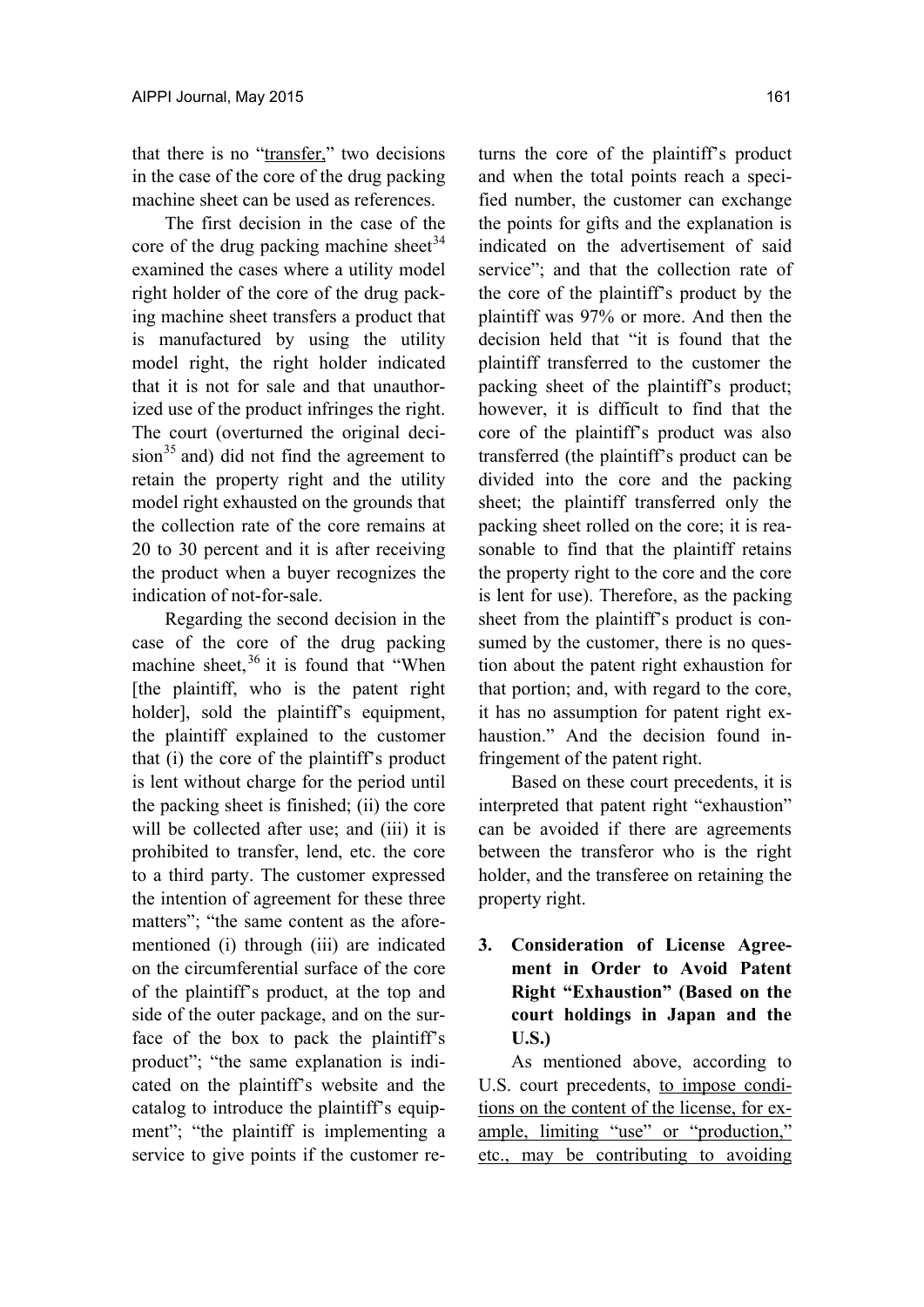patent right "exhaustion."

According to Japanese court precedents, the "conditions" of limitation by time, limitation by location, and limitation by content (in cases of limiting to one or more licensing forms, such as production, use, transfer, etc. as provided by Article 2 (3) of the Patent Act; in cases of limiting only part of the licenses out of multiple claims within the patent claims; in cases of limiting by field, the patents that can be used with products in multiple field) can avoid patent right exhaustion.

In this way, court holdings in Japan and the U.S. are not far apart to the extent that there are possibilities to avoid patent right "exhaustion" by not imposing conditions associated with the license agreement, such as the company to which the transferred product is delivered, the purpose of use of the product, etc., but conditions to limit the license agreement itself by time, by location, and by content.

It is naturally required that the transferee agrees with said conditions both in Japan and the U.S.; however, the agreement is denied in many cases in particular under the shrink-wrap agreement. Attention must be paid to this point when concluding a license agreement.

According to Japanese court holodings, it is effective to obtain an agreement to retain the property right (agreement for lending use of the subject product) as a measure to avoid patent right "exhaustion." In this case, it is also important to secure the agreement without fail.

### **4. Increasing the Possibility of Avoiding "Exhaustion" with a Claim (only in Japan)**

(1) In the previous discussion, I reviewed court precedents in relation to the requirements for patent right exhaustion with regard to the invention of a product and invention of a process. In further review, there are two types of invention of a process here: (i) invention of a process of manufacturing a product (finished product), and (ii) invention of a simple process for using a product (finished product).

In the case examined by the U.S. Supreme Court Decision in the Quanta Case, the invention of a product (finished product) was a PC and the invention of a process was the invention of a simple process for using the PC, which is a product (finished product) (invention of a process (ii)). This decision did not distinguish the requirement for patent right exhaustion by the invention of a product and the invention of a process and held that in cases of "substantially embodying" the patent, the patent right is exhausted by the sale of parts by the licensee. Therefore, according to U.S. court practices, even if the claim is filed as an invention of a simple process for using a product (finished product), it does not contribute to avoiding patent right "exhaustion."

On the contrary, there is room to consider it in Japanese courtholdings.

(2) In the Intellectual High Court Grand Panel Decision in the Ichitaro Case<sup>37</sup>. with regard to patents pertaining to the invention of a product (finished product), a "PC which displays the help function," and the invention of a simple process for using a product (finished product), a "display method of the help function," (invention of a process (ii)), an issue arose on whether the sales, etc. of a CD-ROM (product name: Ichitaro) to install the help function correspond to indirect infringement or not.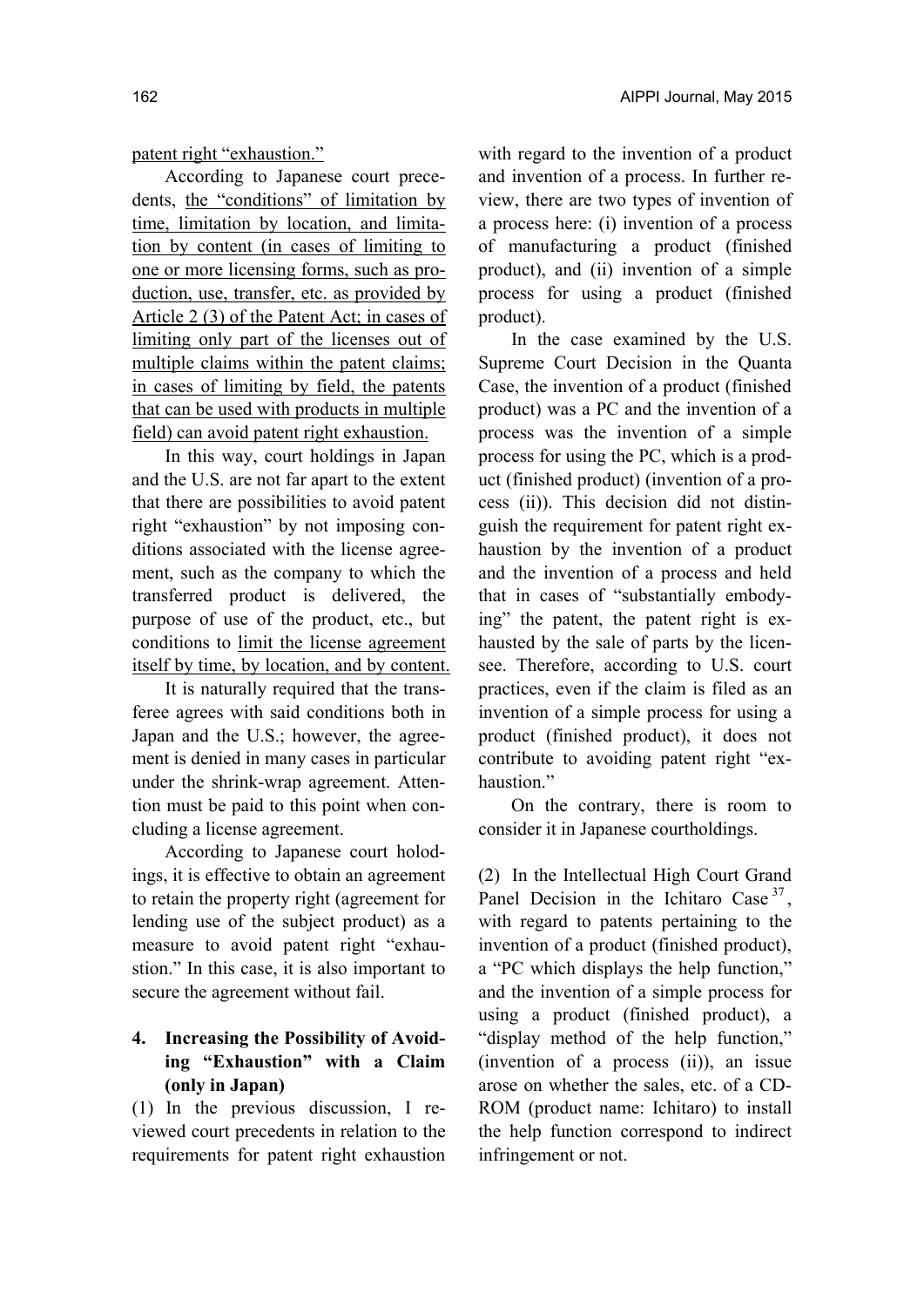

In conclusion, the decision in the Ichitaro case found that with regard to the act of selling said CD-ROM, indirect infringement occurred of the invention of a product (finished product); however, consequential indirect infringement against the invention of a simple process to use a product (finished product) (invention of a process (ii)) is denied, and then held that indirect infringement did not occur in this case. In other words, in relation with the invention of a product (finished product), the CD-ROM in question is the indirect infringing item. On the other hand, in relation to the invention of a simple process for using a product (finished product), since the PC, a finished product, is the indirect infringing item, the CD-ROM is a "consequential indirect infringing item." Therefore, "indirect infringement" as specified in the items of Article 101 of the Patent Act does not

include "consequential indirect infringing items." These relationships can be shown in the figure as follows:

(3) As mentioned above, the Grand Panel Decision in the Ink Tank Case held that in cases where "a patent right holder, exclusive licensee, or a non-exclusive licensee" transfers an item that corresponds to Article 101 (iv) of the Patent Act (Product (iv)) or an item that corresponds to Article 101 (v) of the Patent Act (Product (v)) if a third party manufactures, or transfers, etc. it, it is not allowed to enforce the patent right pertaining to the invention of a process.

Since the invention of a process, which became an issue in the case of the Grand Panel Decision in the Ink Tank Case, was the invention of a process for manufacturing a product (finished product) (invention of a process (i)), it is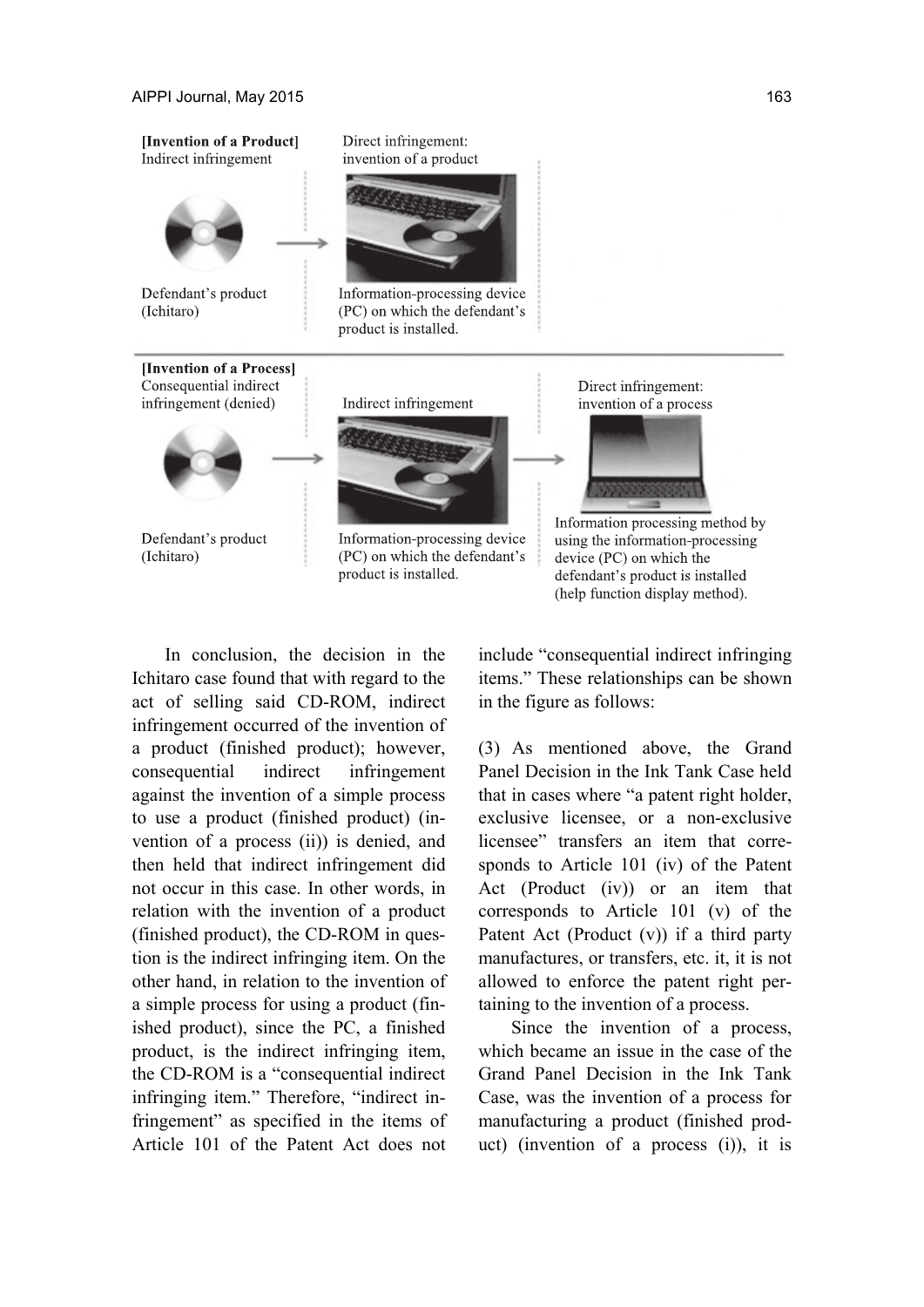considered that the decision established such a rule; however, if the rule is applied formally, even if the "consequential indirect infringing item" is transferred, the patent right pertaining to the invention of a simple process for using a product (finished product) is not exhausted.

When applying the theory to the Ichitaro case, if the patent right holder transfers the CD-ROM, the patent right pertaining to the invention of a product (finished product), a "PC which displays the help function," is exhausted; however, the invention of a simple process for using a product (finished product), "a display method of the help function," is not exhausted.

In this case, the claim strategy based on Japanese court holdings, including the decision in the Ichitaro case, is that when filing a claim for an invention of a product (finished product), a claim for an invention of a simple process for using the product (finished product) should be filed too.

If such a case is in litigation, the court may establish a different rule as to the simple process and therefore it is difficult to say that said claim strategy is all-powerful. However, as long as presuming the previous Japanese court precedents, it is worthy to consider.

### **VIII. Conclusion**

As a conclusion to this comparative review of court hodlings in Japan and the U.S. with regard to the relationship of the transfer of indirect infringing items and "exhaustion," various issues are held by multiple court precedents and eventually there are many parts that have no mutual discrepancies despite the different times of decision. Although there are some

formal discrepancies, they are decisions made for the individual case in question and if the same case is in litigation in Japan, it is expected that the court will advocate a new theory to resolve the discrepancies. In this context, it is necessary to watch the accumulation of future court precedents carefully both in Japan and the U.S.

With regard to the review of the proposal of a license agreement to avoid patent right "exhaustion," the U.S. Supreme Court Decision in the Quanta Case is majorly understood that it denied avoiding patent right "exhaustion" only in the case in question. Therefore, it is helpful to continue studying and review of the conditional license based on the specialty of the agreement in the case and previous U.S. court precedents. With regard to holdings in Japan, court precedents have been accumulated and they have a certain extent of predictability. In this article, I considered the license agreement to avoid patent exhaustion by classifying court holdings in Japan and the U.S. related to patent exhaustion. The study of licensing hodlings is never ending. I will continue the study in relation to various issues and report the results at an appropriate opportunity.

#### **(Notes)**

- 1 The Supreme Court Decision on July 1, 1997; *Minshu* vol. 51, No.6, p.2999; 1995 (O) 1998
- The Supreme Court Decision on November 8, 2007; *Minshu* vol.61, No.8, p.2989; 2006 (Ju)  $\frac{826}{3}$
- The U.S. Supreme Court Judgment on May 13, 2013 Bowman v. Monsanto Co. et al.
- The Intellectual Property High Court Decision;  $2010$  (Ne)  $10089$
- The Tokyo District Court Decision; 2002 (Wa)  $6035$ <br> $h_{\rm B}$
- The Intellectual Property High Court Grand Panel Decision on May 16, 2014; 2013 (Ne)